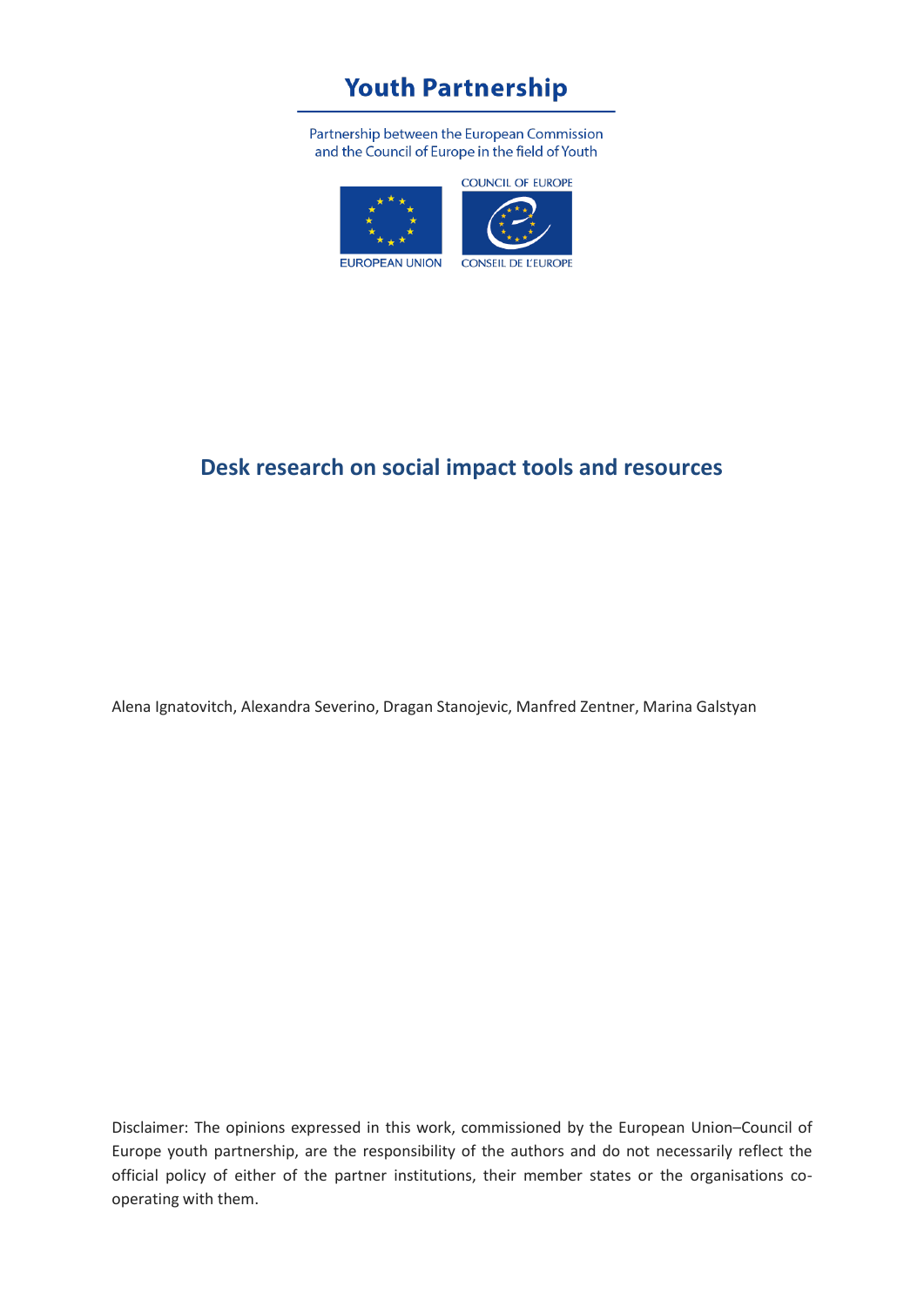Table of contents

| On learning mobility<br>$\overline{\phantom{a}}$ 3                                        |
|-------------------------------------------------------------------------------------------|
| Social Impact<br>$\overline{4}$                                                           |
| Resources and Tools for measuring the social impact of learning mobility 5                |
|                                                                                           |
| Civic engagement 6                                                                        |
| Quality 6                                                                                 |
| Competences<br>7                                                                          |
| Social impact<br>8                                                                        |
| Youth policy<br>8                                                                         |
| ANNEXES - Tables Civic Engagement, Quality, Competences, Youth Policy and Social Impact 9 |
|                                                                                           |
|                                                                                           |
|                                                                                           |
|                                                                                           |
|                                                                                           |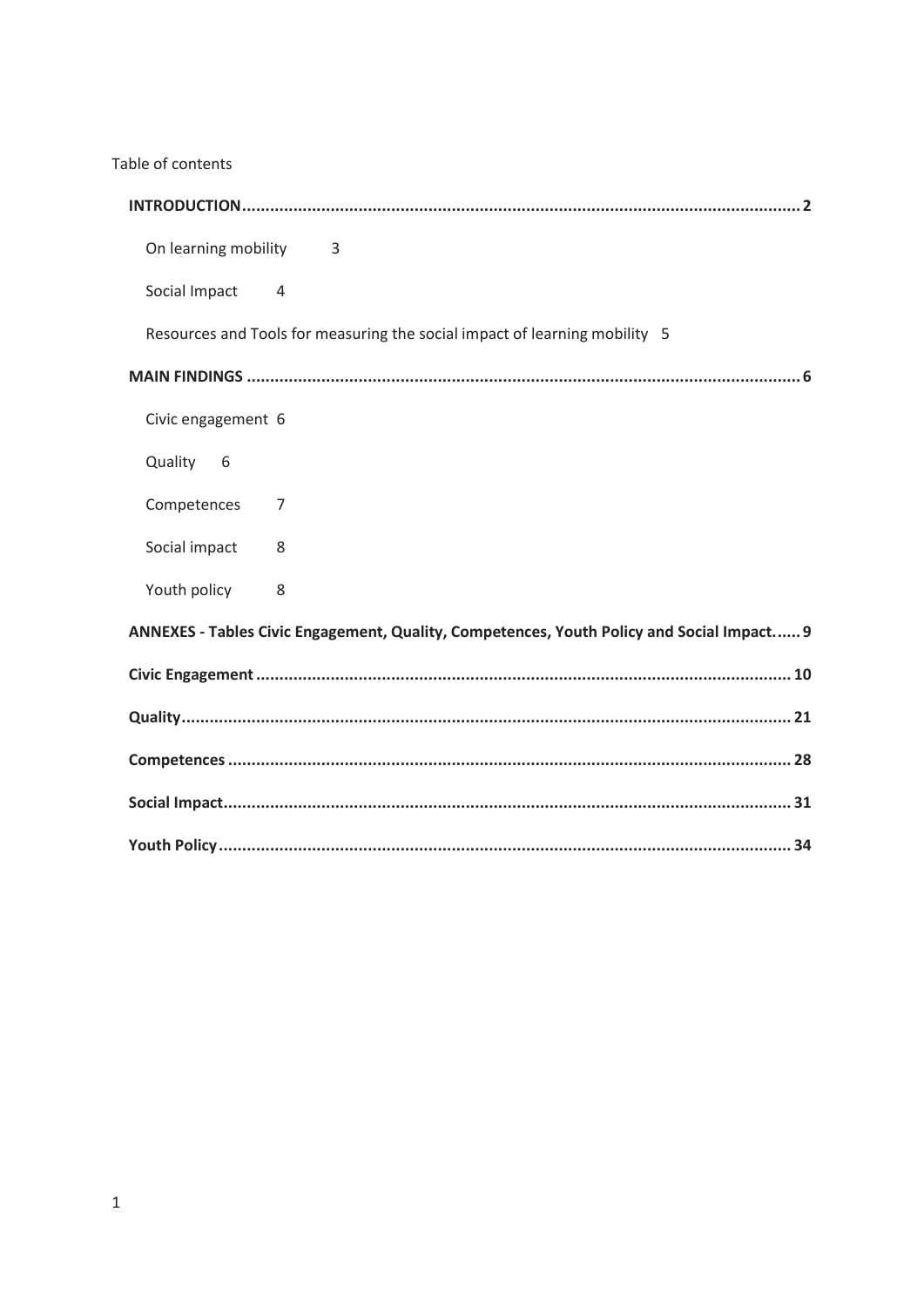### <span id="page-2-0"></span>**INTRODUCTION**

The Power of Learning Mobility – [Changing Lives, Changing Society](https://pjp-eu.coe.int/en/web/youth-partnership/conference-2019) conference, held in Ostend, Belgium on 2-4 April 2019, gave primacy to a question that everyone involved in learning mobility programmes (be it as researchers, practitioners, policy makers or end users) sees as fundamental: what impacts do learning mobility programmes have at the individual, social and community level? The aim of the conference was to initiate approaches that would help young people to increase these impacts, to provide benefits for both hosting and receiving communities and to ensure that benefits reach all young people, rather than just those who are privileged and well resourced. Above all, this raised the question of how to measure the effects of learning mobility and how to ensure an appropriate balance between personal and societal gain by deploying suitable programmes, tools and methodologies.

The conference report (Garbauskaitė-Jakimovska 2019) summarised what we know so far about this topic, and presented experiences, dilemmas and issues from the perspective of practitioners, policy makers and researchers. It also offered a preliminary list of tools and resources developed and used in the youth field to date. Even though many examples of best practices were cited, everyone agrees that it is important to further improve knowledge and practice in this field on the basis of expert analysis. Above all, it is important to develop high-quality (quantitative) indicators and analysis that would measure community level benefits. This would be a useful tool for policy advocacy for such programmes but would also enhance the programmes themselves so that they benefit both the host and sending communities. The impacts that should be isolated are the direct outputs and the unintended and even negative consequences of these programmes, whether short- or long-term. Researchers have highlighted that isolating the effects of learning mobility programmes is a considerable task that involves the application of complex methodologies – longitudinal, panel and (quasi-)experimental studies. Such approaches are necessary for robust analysis but, at the same time, it is important to develop less complex forms that could be of use to practitioners who see precisely this as a basic requirement.

Current practices that can increase individual and societal impact aside, the conference participants agree that sharing best practices is significant and that local programmes should be thought about and implemented in other social contexts. These practices can provide "universal steps", which are good for planning the activities before, during and after implementation, including some form of impact measurement at all stages. It is clear that learning mobility has a prominent role in the European youth field. The conclusions from the conference indicate that learning mobility has multiple effects on participants, the local community, the national context and Europe. Consequently, researching and monitoring the ways in which different types of activities contribute to social cohesion are crucial.

The key idea behind this desk analysis is to map and analyse the existing material, resources and tools within five pillars.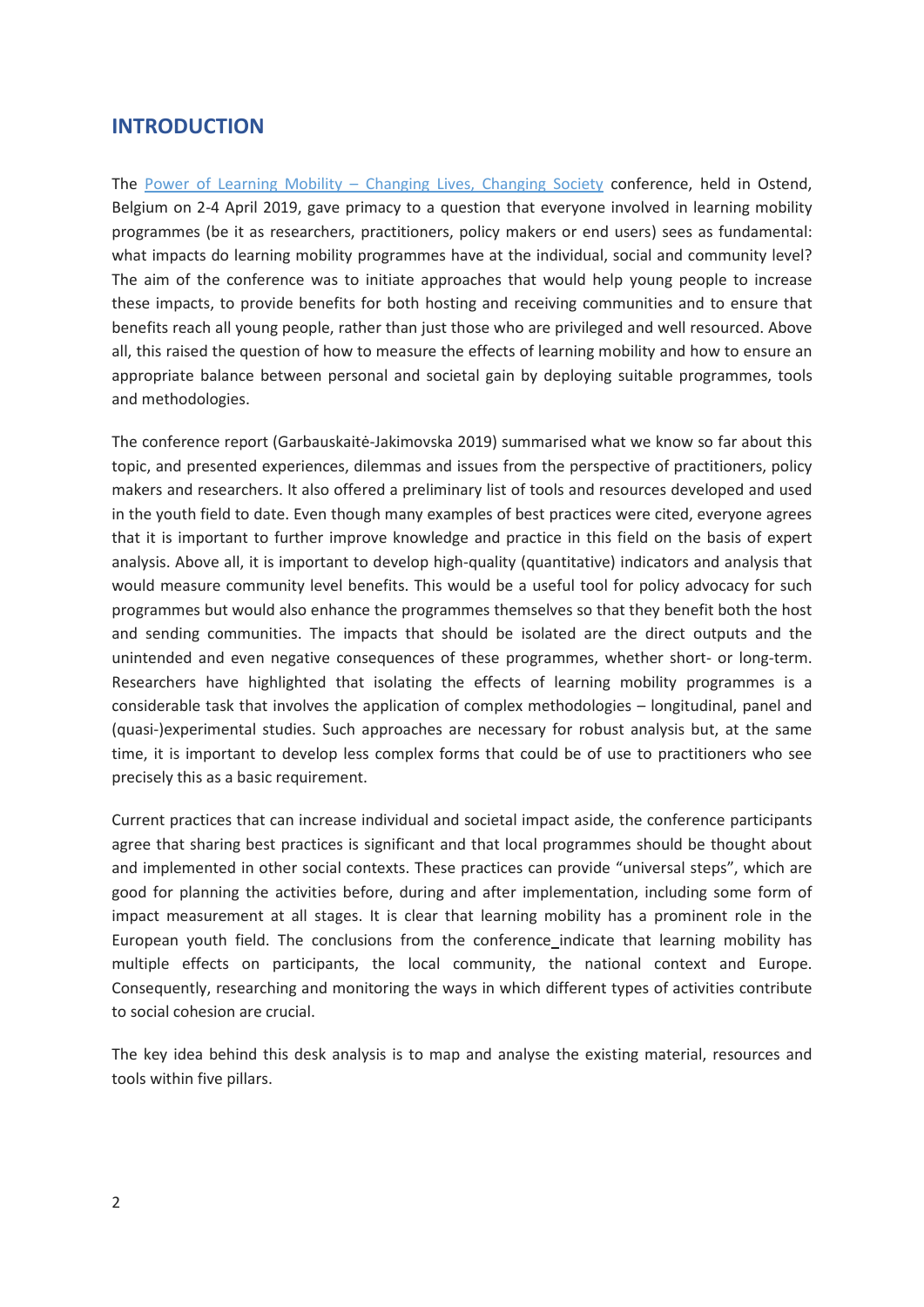1. **Civic engagement**: aiming to identify how learning mobility develops democratic capacities, civic and political participation and creates European identities among young people and the communities to which they belong.

2. **Quality**: aiming to identify learning mobility quality standards through outcomes, impacts and best practices.

3. **Competencies**: making it possible to identify which competencies the programmes develop in young people, what training and guidelines are available to teachers to transfer to users and how these competencies affect individual paths and the communities in which young people live.

4. **Social impact**: the approach to impact here is twofold – through the changes that take place at the individual level, in such a way that individual changes cumulatively combine to effect social change, and the spill-over of these impacts to other members of society, where new knowledge, opinions and values start to be shared with peers and other members of the community.

5. **Youth policy**: aiming to recognise the key aspects in which the policy has been developed as well as the gaps to be filled.

The pillars are important for identifying resources and ensuring their visibility, and for identifying gaps and enabling the development of new tools and resources for each of the subject areas. These pillars were selected as the result of trends in contemporary research and existing practices within the youth field and based on the recommendations of [The Power of Learning Mobility](https://pjp-eu.coe.int/en/web/youth-partnership/conference-2019) – changing [lives, changing society](https://pjp-eu.coe.int/en/web/youth-partnership/conference-2019) conference.

The analysis presented in this report is divided into five main parts. The first part emphasises the importance of learning mobility; the second defines different ways of recognising and measuring social impact; the third part discusses the aspects of different process mechanisms, monitoring and measuring; the fourth part presents the main findings and conclusions, while the fifth provides a list of tools and resources in this field.

#### <span id="page-3-0"></span>On learning mobility

Leading EU strategic and policy documents put youth mobility at the top of their priorities. The European Union Youth Strategy (2019-2027) points to the importance of youth mobility in Europe as a tool that helps maintain and improve solidarity: "Young people in Europe are getting more and more connected. Connections, relations and exchange of experience are a pivotal asset for solidarity and the future development of the European Union. This connection is best fostered through different forms of mobility." (European Commission 2018: 4) The EU Youth Strategy invites member states and the European Commission to "[e]nable access for all young people, as well as for youth workers, to cross-border mobility opportunities, including volunteering in the civil society sector, by eliminating obstacles and implementing support measures with special attention to young people with fewer opportunities" (ibid.). With the aim of improving the mobility, in addition to its ongoing programmes (Erasmus+, Europass, etc.), the EU has introduced a special programme – the European Solidarity Corps. This initiative has at its core "to provide young people with the support of participating organisations, with easily accessible opportunities for engagement in solidarity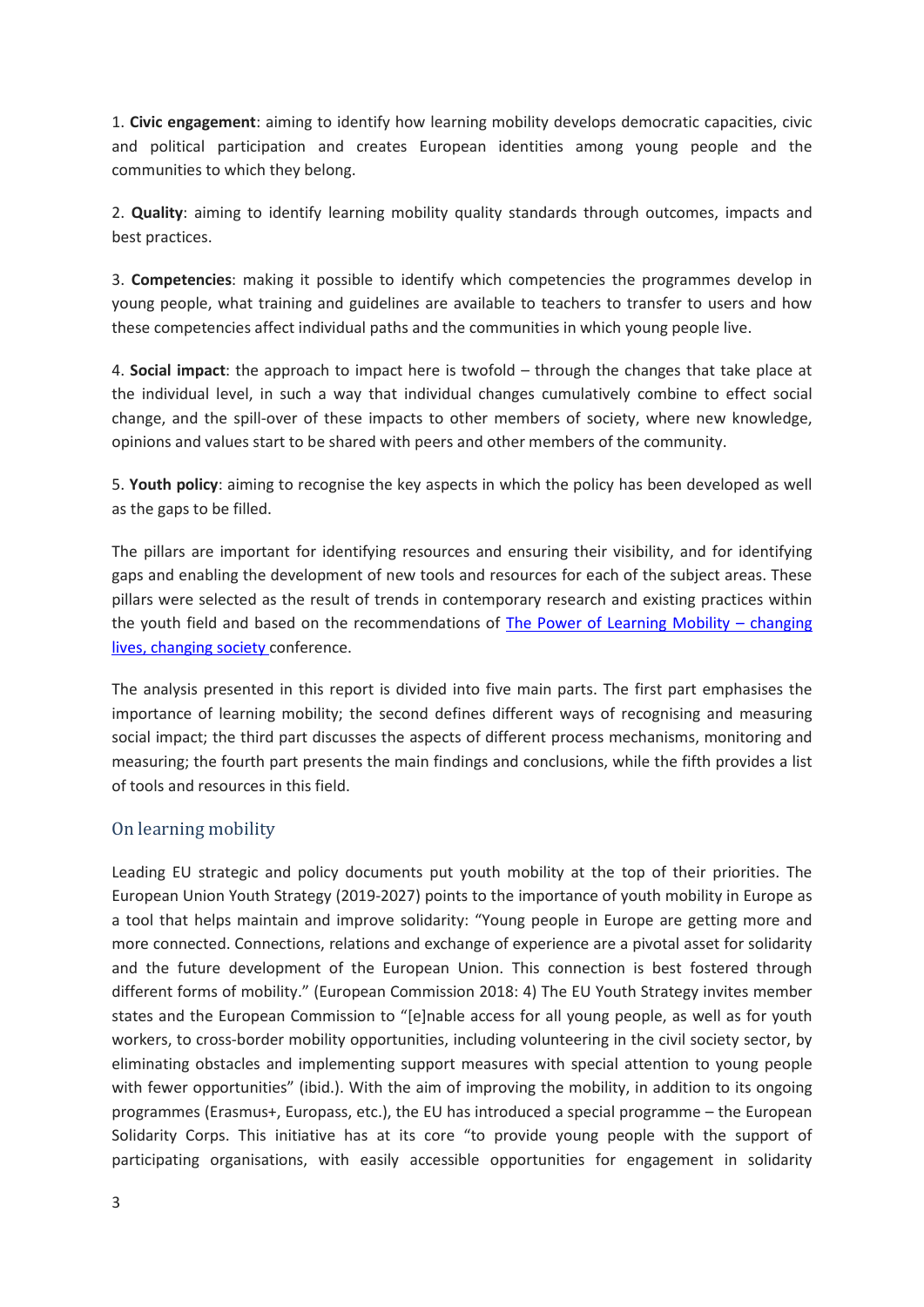activities effecting positive societal change, … as well as facilitating their active citizenship, employability and transition into the labour market, including by supporting the mobility of young volunteers, trainees and workers" (European Solidarity Corps 2018: 6).

At the Council of Europe level, following the previous youth strategy Agenda 2020 [\(Council of Europe](https://www.coe.int/en/web/youth/agenda-2020)  [2008\)](https://www.coe.int/en/web/youth/agenda-2020), there is a new Youth Sector Strategy 2030 [\(Council of Europe 2020\)](https://www.coe.int/en/web/youth/youth-strategy), which guides the work of the youth sector. In addition to these, there are also the [Competence framework for democratic](https://rm.coe.int/16806ccc07)  [culture](https://rm.coe.int/16806ccc07) (CDC), which improves the framework for development of competences, and the [Recommendation \(2017\)4 on Youth work.](https://search.coe.int/cm/Pages/result_details.aspx?ObjectId=0900001680717e78) The latter states that in order to help young people transition into adulthood and have an active role in society and the labour market, "the package needed is a mosaic of enabling and formative experiences in addition to formal schooling, such as mobility, exchanges, advice and information, counselling, guidance and coaching, engagement with new technologies and social media, and social and political participation".

Within the framework of the Council of Europe and the European Commission's joint work, and more precisely, the EU-Council of Europe Youth Partnership also co-ordinates the European Platform for Learning Mobility in the youth field (EPLM). The EPLM is a network where youth organisations, practitioners, researchers and decision makers co-operate with one another, with the aim of enabling and enhancing the conditions for high-quality, sustainable learning mobility programmes in Europe. The EPLM connects several different international mobility programmes, including representation from Erasmus+ and European Solidarity Corps National Agencies, regional and bilateral programmes and others that offer work camps, youth exchanges, volunteering, school exchanges, youth worker mobility, vocational apprenticeships, etc. The EPLM has developed several analyses and recommendations on youth mobility. The EPLM's initiative A Quality Framework for Learning [Mobility in the Youth Field](https://pjp-eu.coe.int/documents/42128013/47262025/Charter-Quality-Learning-Mobility-Youth-Field.pdf/8ea01d93-11ff-d22e-a9bc-c8431a523778) and its [indicators for Quality in Learning Mobility](https://pjp-eu.coe.int/documents/42128013/47262316/Indicators+Learning+Mobility+Endorsed.pdf/b35d2def-e53a-2643-cdb7-1477d4cf8864) have special significance, since the focus is not only on mobility projects for and with young people, but because it also covers youth workers and leaders who work with youth. Additionally, the EPLM has an important role in setting quality standards for learning mobility projects and providing guidelines for monitoring and improving the quality in this field, through it[s quality tools](https://pjp-eu.coe.int/en/web/youth-partnership/quality-in-learning-mobility)

#### <span id="page-4-0"></span>Social impact

Even though the impact of learning mobility on the individual level (programme participants) has been a frequent research topic, the importance of mobility on the social level is not a thoroughly researched nor explained phenomenon. There are relatively few studies that look at the impact of learning mobility on the social environment participants travel to and on the social environment to which they return upon completing the mobility project. As Garbauskaitė-Jakimovska concludes, "the impact of learning mobility on communities is to the most extent implied, but rarely supported by data, evidence or actual research with the members of local communities..." What would be interesting to know is the details, the exact experiences that members of communities had while interacting with the participants of learning mobility and how it affected their lives, or the actual initiatives that are undertaken by former learning mobility participants after they return home and how members of communities perceive them. (Garbauskaitė[-Jakimovska 2018:](https://pjp-eu.coe.int/documents/42128013/47262316/The-value-of-LM.pdf/c3c7cd96-9f81-3f26-4917-e7ff5f9d2640) 28).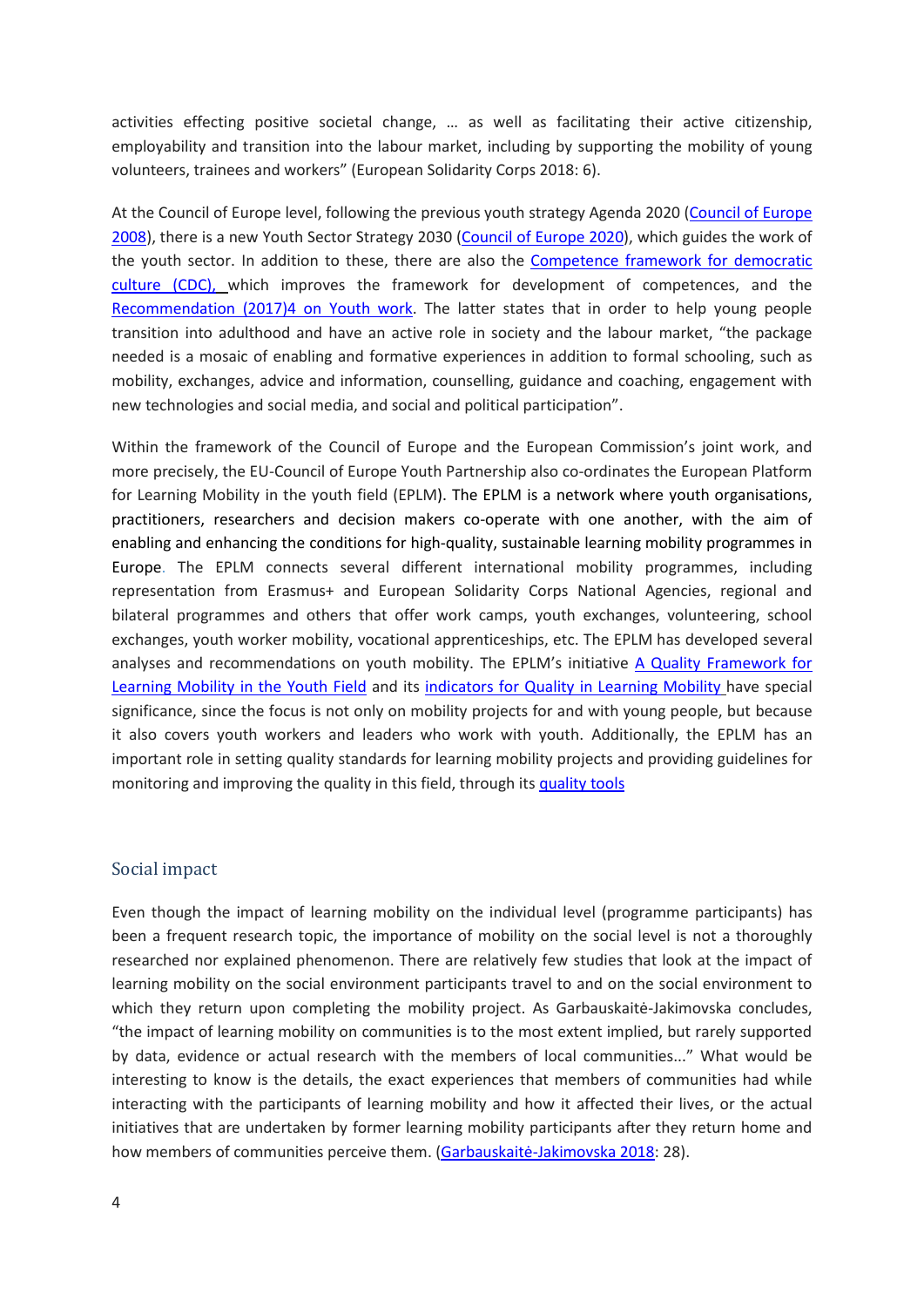Research also indirectly shows that learning mobility can lead to the development of new social inequalities just as much as it can lead to increasing social cohesion. The question of who applies for mobility programmes inevitably opens the subsequent question of how these can contribute to creating/reproducing class differences, as the members of the middle class are more likely to participate in mobility programmes. Another question that can be raised is whether participation in mobility programmes is the only factor that creates the social divide between those who leave and those who stay. Questions like these reveal gaps in knowledge, and in order to fill those gaps, we need more longitudinal and comparative research.

This desk study offers a list of studies, reports and evaluations that directly or indirectly measure and analyse the effects of learning mobility at the societal level across five pillars. As such, they are the first step in synthesising existing knowledge in this field and are a valuable resource for any subsequent research – as well as being a starting point for identifying gaps that need to be filled.

#### <span id="page-5-0"></span>Resources and tools for measuring the social impact of learning mobility

Tools and resources which will be analysed in this desk research are divided into:

1. various tools developed to help the young people, the organisers of learning mobility programmes or policy makers to structure and direct their activities;

2. academic and research tools (comprised of academic/ scholarly studies/ case studies/ books/articles);

3. projects and initiatives run by youth/NGOs;

4. official reports of project activities and evaluation;

5. web resources, blogs.

Institutions and organisations with mandates in the youth field use the aforementioned tools to achieve better results in terms of youth empowerment and to include as large a number of young people as possible from different social groups. The same tools help to make the content more interesting and appealing to young people and achieve a higher degree of social inclusion and higher social cohesion. Some of the frequently used resources and tools in youth organisations are manuals, exercises, video material, courses, workshops, reports, presentations, MOOCs (Massive Open Online Course) etc. In addition to those, there is also a significant body of resources put forward by academia in the form of books, articles and studies available to policy makers and youth workers. These resources usually present basic research in the field of youth and offer information on the general characteristics of the population (either youth considered as a whole or a segment, e.g. rural youth) and the challenges it faces. Other resources include official reports at the EU, Council of Europe, national and local levels, analysing and giving recommendations from the perspective of political goals and practical, political measures. They are usually created through a wide consultation process that includes both young people and youth organisations, as well as the researcher's community. Various projects and initiatives are the key resources for young people and youth organisations. An additional and very important resource is linked to personal experience and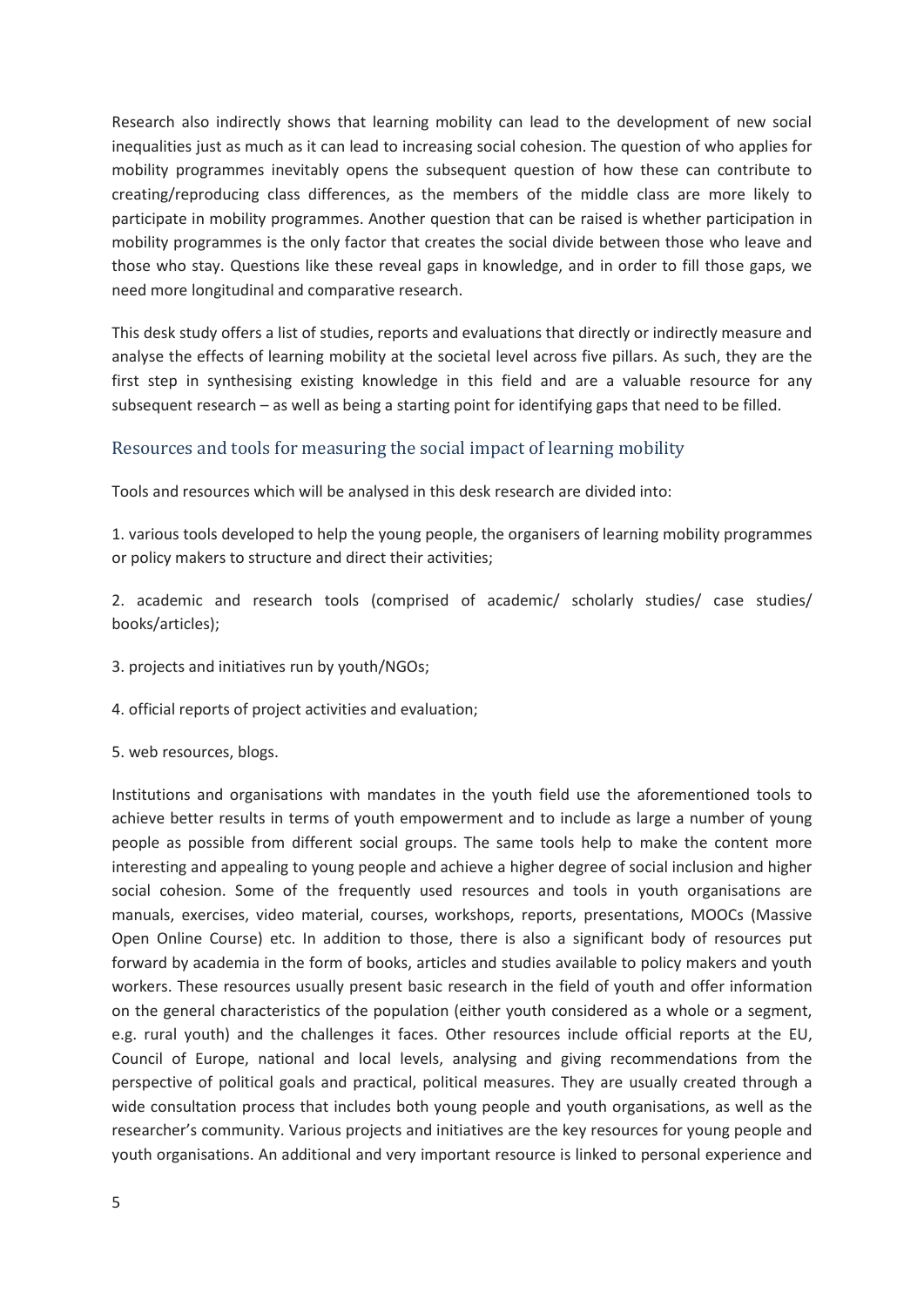accounts and that can be found in blogs, stories and social networks, which are increasingly becoming a significant supporting tool for young people.

### <span id="page-6-0"></span>**MAIN FINDINGS**

In this section, we first briefly present each of the five pillars before laying out the results of a comprehensive analysis of existing and available resources. The following information is presented for each of the pillars: type of resource, name of the product, brief content outline, purpose of the resource, connection with other pillars and further observations.

#### <span id="page-6-1"></span>Civic engagement

The field of monitoring, studying and supporting the link between civic engagement and learning mobility is only partially developed. Official documents state that the key goals of learning mobility are to address the development of democracy, the development of European identity among new generations, civic engagement and political participation. Nevertheless, existing tools and resources in the field do not provide a clear agenda, indicators, and toolkits for research, monitoring, improving, and mastering the wider spectre of learning mobility programmes.

The importance of this link has been recognised within Erasmus+ projects and mostly explored within its mobility framework. Focusing on the participants of the **Erasmus+** projects, [RAY](https://www.researchyouth.net/) uses a developed sociological and political science methodology for longitudinal monitoring of the relationship between mobility and civic and political engagement, representing a good research example in the area. However, most of this research is focused exclusively on participants taking part in learning mobility projects, not including the control groups of those who did not take part. Studies are also designed as post hoc research and do not measure the effects before and after the completion of the mobility programmes. Most small-scale projects do not measure these dimensions at all, or include only some aspects (for example, European identity). Small organisations and shortterm mobility projects usually do not involve monitoring civic engagement practices during and after learning mobility activities. The analysis also points to a lack of standardisation of methodology (qualitative and quantitative) in this field.

The tools and resources analysed through this review recognise the effects of learning mobility at the individual, organisational and social level. However, the most developed indicators/measurements and tools regard the individual level. There is significantly less research and there are fewer recommendations focusing on the organisational level, while the effects of mobility at the community level have been even less explored.

#### <span id="page-6-2"></span>Quality

There are several resources on the quality of learning mobility: reports, books, articles and tools on quality standards. The general aims of these resources are to present and analyse the quality and impact of mobility projects on the education system, institutions and participants (learners and staff) in the education, training and youth sectors. Furthermore, these tools and resources also put forward recommendations to beneficiaries on how to improve the implementation, positive impact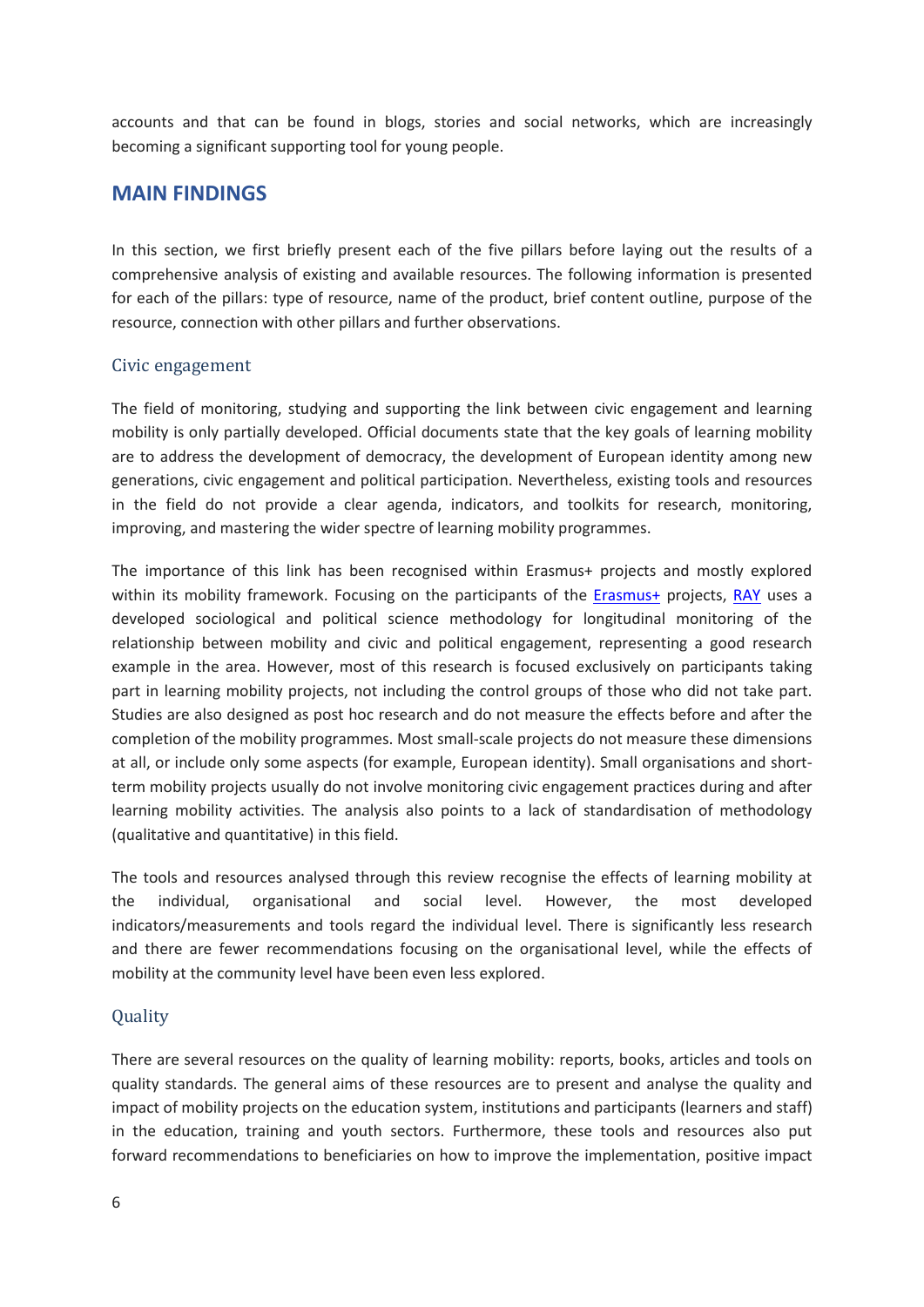and quality of the programmes. These resources can be found mainly at the national and European levels.

Reports on the quality of learning mobility are focused on the quality of outcomes and presentation of good practices. Furthermore, there is a contextual element to the practices, since the quality frameworks of the learning mobility programmes tend to depend on each country context. In this sense, there are many reports, tools, initiatives and projects on learning mobility which are only available in national languages. The key methodological approach of the reports are mixed methods, tracer studies and online surveys.

Five quality dimensions are presented in the Handbook [on Quality in Learning Mobility,](https://pjp-eu.coe.int/documents/42128013/47261953/Handbook+LM/3a5c103c-0367-4eba-1aca-ee544826f557) developed by the EU-Council of Europe Youth Partnership: rationale, organisation, formal framework, resources and participants. The reports on quality in learning mobility are mainly focused on organisational issues but also address impact both at the individual and societal levels. The other quality dimensions are not significantly present in the reports and sources.

The second limitation of the reports is the time frame: since the 1950s, learning mobility in the youth field was included among other major areas of the Council of Europe. The Council of Europe was the first international organisation to address learning mobility in the youth field at the European level, in 1956. The main reports on learning mobility present the situation after 2000s. In this sense, the main focus of these reports is Erasmus+ programmes and projects and their impacts.

#### <span id="page-7-0"></span>Competencies

Generally, based on the analysis of existing tools and resources, it can be concluded that it is acknowledged that the competencies developed through learning mobility programmes and projects have social effects. Yet, most of the studies do not delve into details to reveal the levels and degrees of the developed competencies and they mainly focus on the aspects of language and intercultural skills, European identity and personal development.

The competencies developed in mobility projects are the subject of a very specialised field which has attracted limited research studies so far. Furthermore, it is largely based on the evidence of personal experience assessed through surveys. For example, there is abundant literature on mobility as a tool for acquiring intercultural competences, but apparently very little on youth workers' or teachers' skills for guiding that same development of competences. The existing evidence also shows that the impacts of mobility are mainly assessed at the individual rather than at the social level.

Other limitations can be found when analysing the target groups, i.e. the majority of the existing evidence is based on mobility students' surveys, while there is no reference to the competencies of other mobile youth groups. This might not be the best approach to measure the social impact and youth competencies, since generalised trends and findings can only be established when the majority of the different mobile youth groups and the effects on those are researched.

When they are mentioned or addressed, competencies and their links to mobility are weakly put into practice and rarely validated empirically or tested in different cultural settings. Therefore, there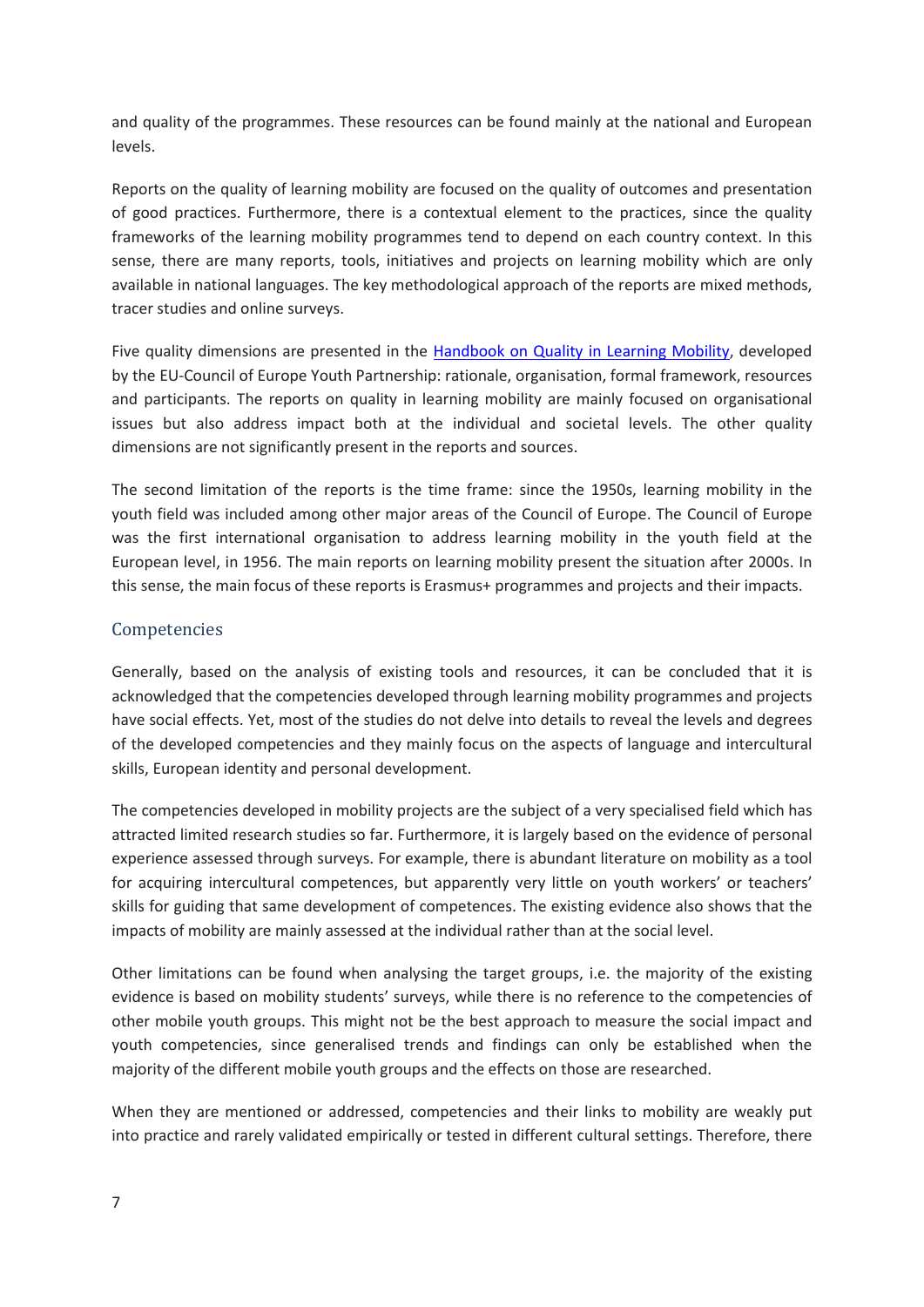seems to be evidence to prove that more solid evidence and a more substantial level of research in the field of competencies, youth mobility and their social impact are valuable and needed.

#### <span id="page-8-0"></span>Social impact

The tools and resources regarding social impact of learning mobility focus on the impact at the individual level and on the host society. At the individual level, tools and resources are focused on highlighting certain effects and behaviours of participants after joining a learning mobility programme (especially in volunteering or studying abroad). This social impact should, in fact, be considered as indirect, since it is not the learning mobility that necessarily leads to changes in terms of social impact, but it might have changed the behaviour or interests of volunteers or students, which induced a social impact. The more direct social impact is highlighted at the level of the hosting community or society. Here, the impact on education, intercultural understanding, diversity or democracy is mentioned. Almost no direct social impact on the sending community is analysed, nor do tools and resources focus concretely on this field.

The studies focusing on [Erasmus+ Youth in Action programmes](https://erasmus-plus.ec.europa.eu/programme-guide/part-b/key-action-1/youth-participation) (e.g. the impact of [EVS](https://europeanvoluntaryservice.org/) on local communities, [RAY-LTE,](https://www.researchyouth.net/projects/lte/) [RAY-MON](https://www.researchyouth.net/projects/mon/) – presented in the table for civic participation) point to a strong social impact of mobility. In addition, evaluation studies on AFS, IVS, or American Youth Exchange also provide items which can be applied to evaluate and assess social impact.

While the tools for measuring social impact and online resources with information and collections of methods and tools are available, these toolboxes do not focus directly on learning mobility, but rather on projects in general. Nevertheless, these approaches are still valuable to assess the social impact of learning mobility.

Policy briefs developed in the **Horizon2020 project MOVE** seem to hold special information value, since they address policy and ask for interventions and support, even considering that they are based on rather general observations. In this sense, these political interventions could have a strong impact on fostering and increasing social impact as described before.

#### <span id="page-8-1"></span>Youth policy

Recent youth policy documents on the European level – either at the [Council of](https://www.coe.int/en/web/portal) Europe or the European Union – point to the value of intercultural dialogue (in youth work) and refer to mobility in (singular) general terms. This serves as implicit support of learning mobility. Direct connection of European youth policy and learning mobility can be found in the [Erasmus+](https://erasmus-plus.ec.europa.eu/) programme, the [European Solidarity Corps](https://europa.eu/youth/solidarity_en) and in the [European Youth Strategy.](https://europa.eu/youth/strategy_en) In the youth policy of the Council of Europe, the Partial Agreement on the **[European Youth Card](https://www.eyca.org/)** is the most influential document regarding learning mobility.

Keeping the insights for social impact of learning mobility and on youth policy in focus, it seems necessary that the implementation of experience after returning should be highlighted in future. Additionally, the question of impact at the level of the community to which the young people belong should be raised and policy measures should be focused in the direction of activities that have a broader and longer lasting impact at the societal level.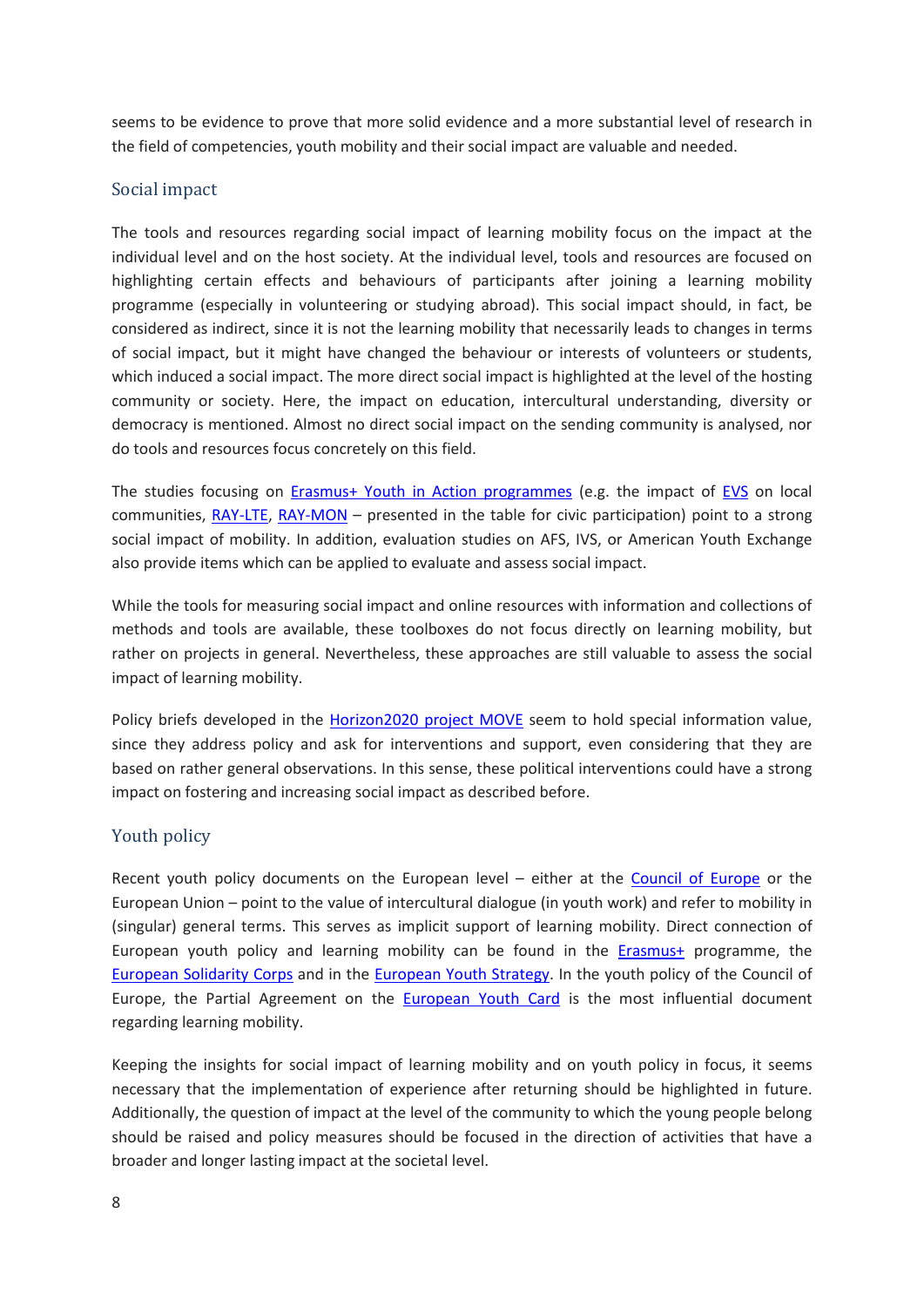## **Appendices: Tables for civic engagement, quality, competencies, youth policy and social impact**

Legend

<span id="page-9-0"></span>

|   | <b>Types of Resource</b>                                  |   | <b>Pillars</b>                     |
|---|-----------------------------------------------------------|---|------------------------------------|
|   | Tool                                                      |   | Civic engagement                   |
|   | Project/initiative                                        |   | Social impact                      |
|   | Academic/scholarly/studies/case studies/books             |   |                                    |
|   | reports/EU/government/Council<br>Official<br>of<br>Europe | ∍ | Youth policy and learning mobility |
|   | Web resources/blogs                                       | 4 | Quality                            |
| b | News articles                                             |   | Competencies                       |

|                | <b>Pillars</b>                     |
|----------------|------------------------------------|
| 1              | Civic engagement                   |
| $\overline{2}$ | Social impact                      |
| 3              | Youth policy and learning mobility |
|                | Quality                            |
|                | Competencies                       |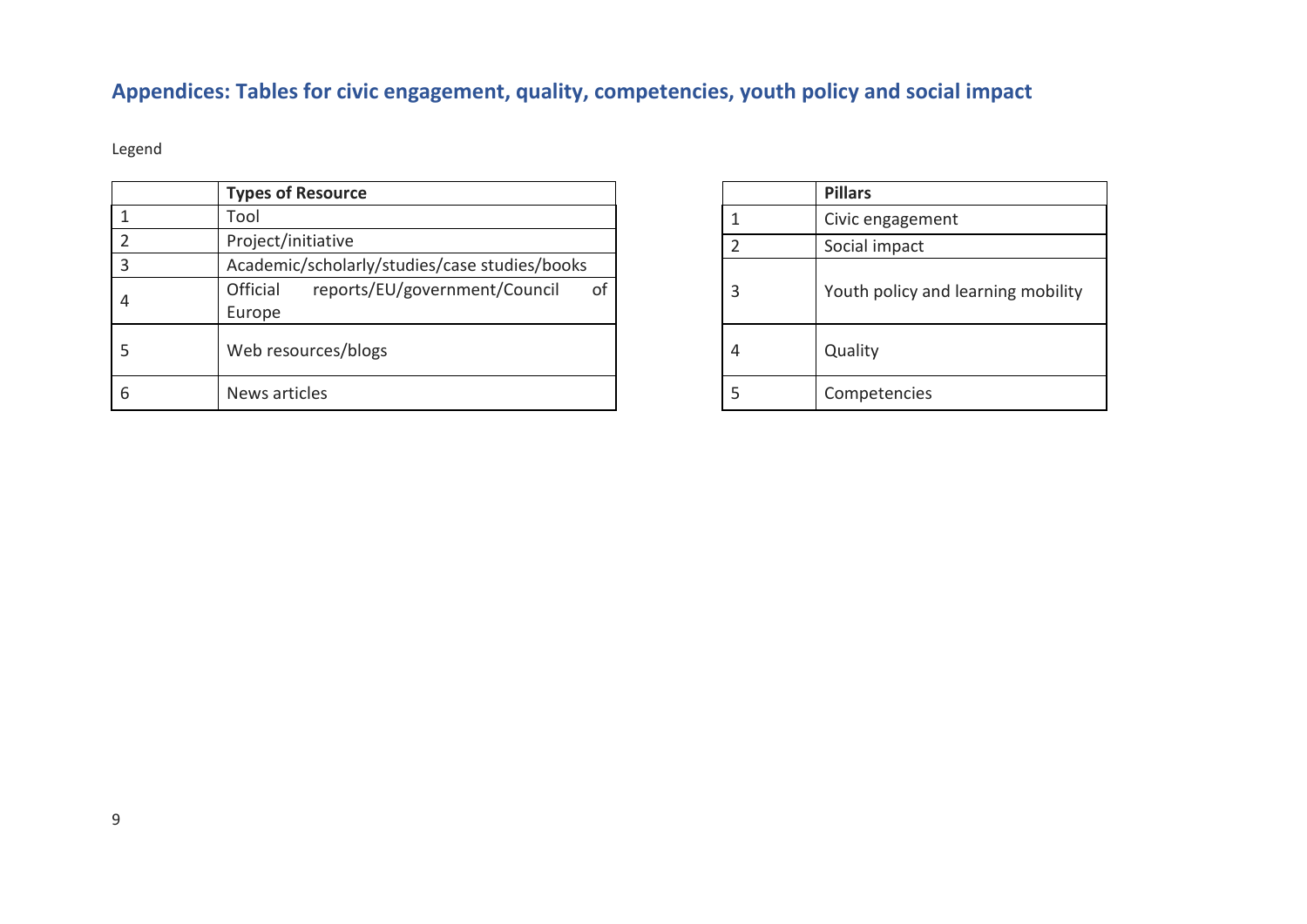### **Civic engagement**

<span id="page-10-0"></span>

| Type of<br>resource | Name/<br>(promoted/produced<br>by)                                                                                                                  | Content<br>(description)                                                                                                                                                                                                                                                                                                                                                                                                                                                                                                                                                                                                                                                                                                                           | <b>Purpose</b>                                                                                                                                                                                                                                                                                            | <b>Connectio</b><br>n to other<br>pillars | <b>Other</b><br>observations                                            |
|---------------------|-----------------------------------------------------------------------------------------------------------------------------------------------------|----------------------------------------------------------------------------------------------------------------------------------------------------------------------------------------------------------------------------------------------------------------------------------------------------------------------------------------------------------------------------------------------------------------------------------------------------------------------------------------------------------------------------------------------------------------------------------------------------------------------------------------------------------------------------------------------------------------------------------------------------|-----------------------------------------------------------------------------------------------------------------------------------------------------------------------------------------------------------------------------------------------------------------------------------------------------------|-------------------------------------------|-------------------------------------------------------------------------|
| $\mathbf{1}$        | <b>Student mobility and</b><br>European<br>identity<br>(DAAD)                                                                                       | whether and how Erasmus contributes to<br>establishing a European identity among<br>students.                                                                                                                                                                                                                                                                                                                                                                                                                                                                                                                                                                                                                                                      | Special attention is given to the issues of The aim of the study was to foster various skills<br>and competences of young people included in<br>learning mobility projects and feeling of European<br>identity in Europe.                                                                                 | 2, 3, 4, 5                                | Focus on identity                                                       |
| $\mathbf{1}$        | Handbook on quality of<br>youth mobility projects<br>(EPLM)                                                                                         | "A set of 22 quality principles for mobility,<br>which constitutes a tool for reflection to<br>frame the overall discussion of quality in<br>mobility; A set of detailed 119 quality<br>indicators that function as a targeted<br>checklist for practitioners to ensure that<br>learning outcomes of the project, as well as<br>issues linked to inclusion, health and safety<br>for participants, their active participation in<br>the process, etc. are safeguarded; A quality<br>handbook that underpins the principles and<br>with more extensive<br>indicators<br>the<br>explanations and references to relevant<br>resources that provide further information,<br>tools,<br>relevant<br>or<br>examples<br>of<br>implementation in practice". | "The aim of the tools is to reach a clear and $\vert$ 2, 3, 4, 5<br>shared understanding of what concept of "quality<br>in mobility" actually is and to develop concrete<br>guidelines and definitions that can help<br>practitioners to achieve better quality in the<br>projects they are undertaking." |                                           | General approach<br>to measuring the<br>quality of projects             |
| 3                   | <b>European Civil Society for</b><br><b>Education</b><br>Erasmus+<br><b>Implementation Survey</b><br>Results - 2017 (Lifelong<br>Learning Platform) | "Results of the survey is from a mix of<br>European/international, national and local civil<br>society organizations from 27 countries - all of<br>the EU Member States, excluding Cyprus,<br>Slovakia and Latvia $-$ as well as Iceland and<br>Turkey."                                                                                                                                                                                                                                                                                                                                                                                                                                                                                           | The aim of the book was to research the $\vert 3, 4, 5 \rangle$<br>experience of beneficiaries in the fourth round of<br>the Erasmus+ programme.                                                                                                                                                          |                                           | General<br>satisfaction<br>and<br>mainly focused on<br>civic engagement |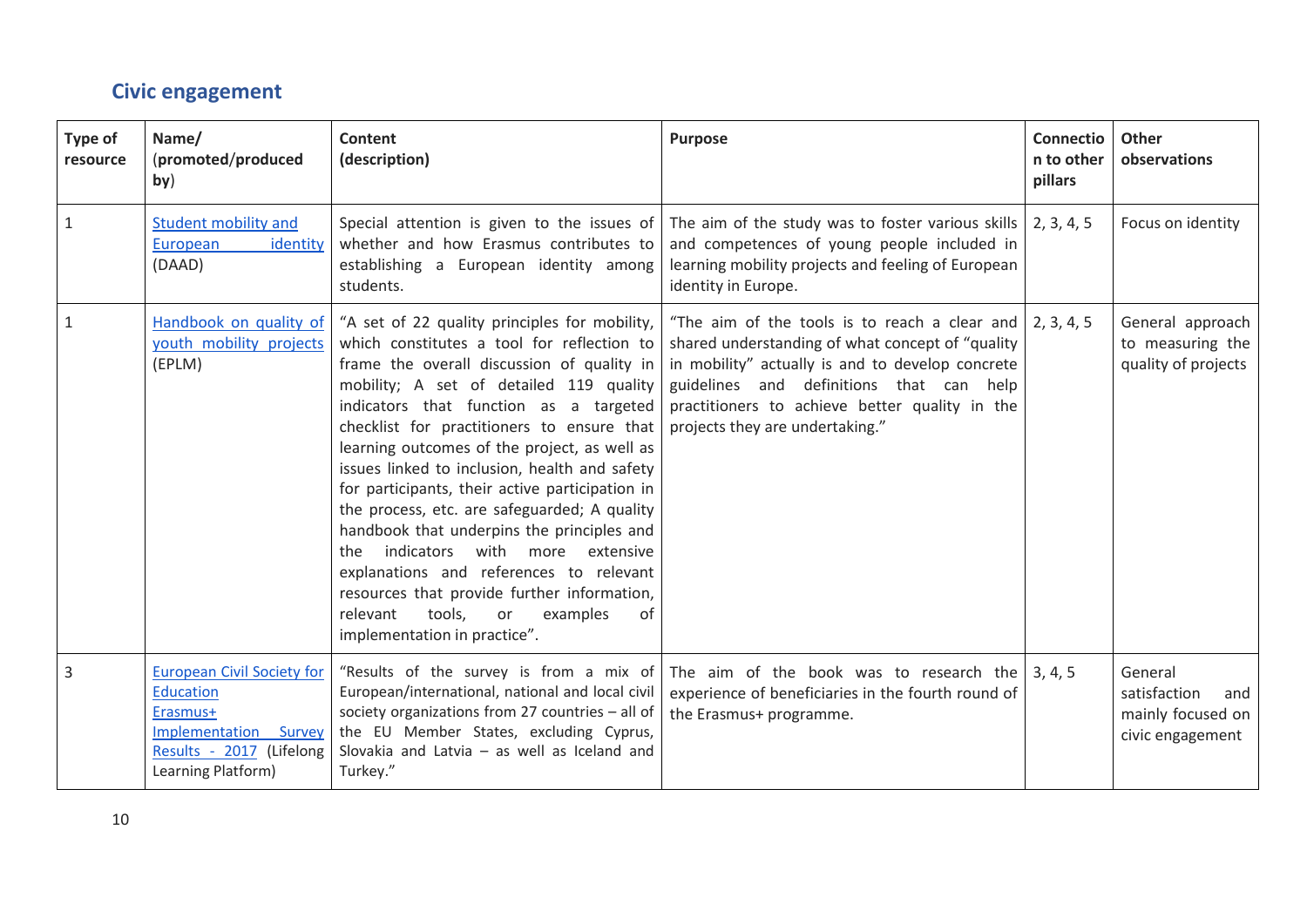| $\overline{3}$ | Youth in Action Findings<br>Implications<br>and<br>for<br>Practice (RAY)                                                             | The study includes four areas:<br>"1. The key principles of Youth in Youth in<br>Action how they are expressed in the<br>practice of the programme; 2. How learning<br>takes place and practices of education and<br>learning in Youth in Action; 3 the practice of<br>project management in Youth in Action; 4.<br>and the place of ideas about quality and<br>practices related to quality in Youth in<br>Action". | The aim of this brief is to give a summary of the<br>data available in the RAY transnational studies.                                                                                                                                                                                                 | 3, 4, 5    | Focused<br>on<br>Erasmus+/Youth<br>Action<br>in<br>programmes |
|----------------|--------------------------------------------------------------------------------------------------------------------------------------|----------------------------------------------------------------------------------------------------------------------------------------------------------------------------------------------------------------------------------------------------------------------------------------------------------------------------------------------------------------------------------------------------------------------|-------------------------------------------------------------------------------------------------------------------------------------------------------------------------------------------------------------------------------------------------------------------------------------------------------|------------|---------------------------------------------------------------|
| $\overline{3}$ | Good Practices on social<br>integration of young<br>through<br>migrants<br>participation (ODIHR)                                     | The training manual comprises 10 modules<br>focusing on different aspects of the migrant<br>integration process in receiving countries.                                                                                                                                                                                                                                                                              | The aim of the tool is to share examples of good<br>practices on the promotion of social integration<br>of young migrants through different participation<br>activities.                                                                                                                              | 2, 3, 5    | Focused<br>on<br>immigrants                                   |
| $\overline{3}$ | Our Space: Online Civic<br>Engagement Tools for<br>Youth                                                                             | online<br>Research<br>interactive<br>on<br><b>Civic</b><br>engagement,<br>exploring webpages<br>and<br>internet sites based around various web-<br>based social tools.                                                                                                                                                                                                                                               | The aim is to explore different forms of online<br>civic engagement.                                                                                                                                                                                                                                  |            | Research on<br>online civic<br>engagement                     |
| $\overline{3}$ | Learning mobility and<br>non-formal learning in<br>European contexts:<br>Policies, approaches and<br>examples (Council of<br>Europe) | A book/collection of essays dealing with<br>various aspects of learning mobility,<br>including civic and political participation of<br>young people.                                                                                                                                                                                                                                                                 | The general aim of the book is to contribute to<br>current debates on the learning mobility of young<br>people and to exchange insights into quality<br>factors and programme formats that contribute<br>to the desirable impact of learning mobility<br>schemes for young people.                    | 2, 3, 4, 5 |                                                               |
| 3              | Time to engage - Youth<br>participation (CIE<br>Sweden)                                                                              | Using several non-formals tools and<br>methods, the participants of the project<br>Time to Engage (from eight different<br>countries) present their engagement in the<br>booklet.                                                                                                                                                                                                                                    | "The booklet is an important document for all<br>dedicated youth workers and leaders, as well as<br>interested NGOs, National Agencies, decision<br>makers and citizens, who are standing for active<br>participation of youth, especially, in the<br>democratic processes in their local communities |            |                                                               |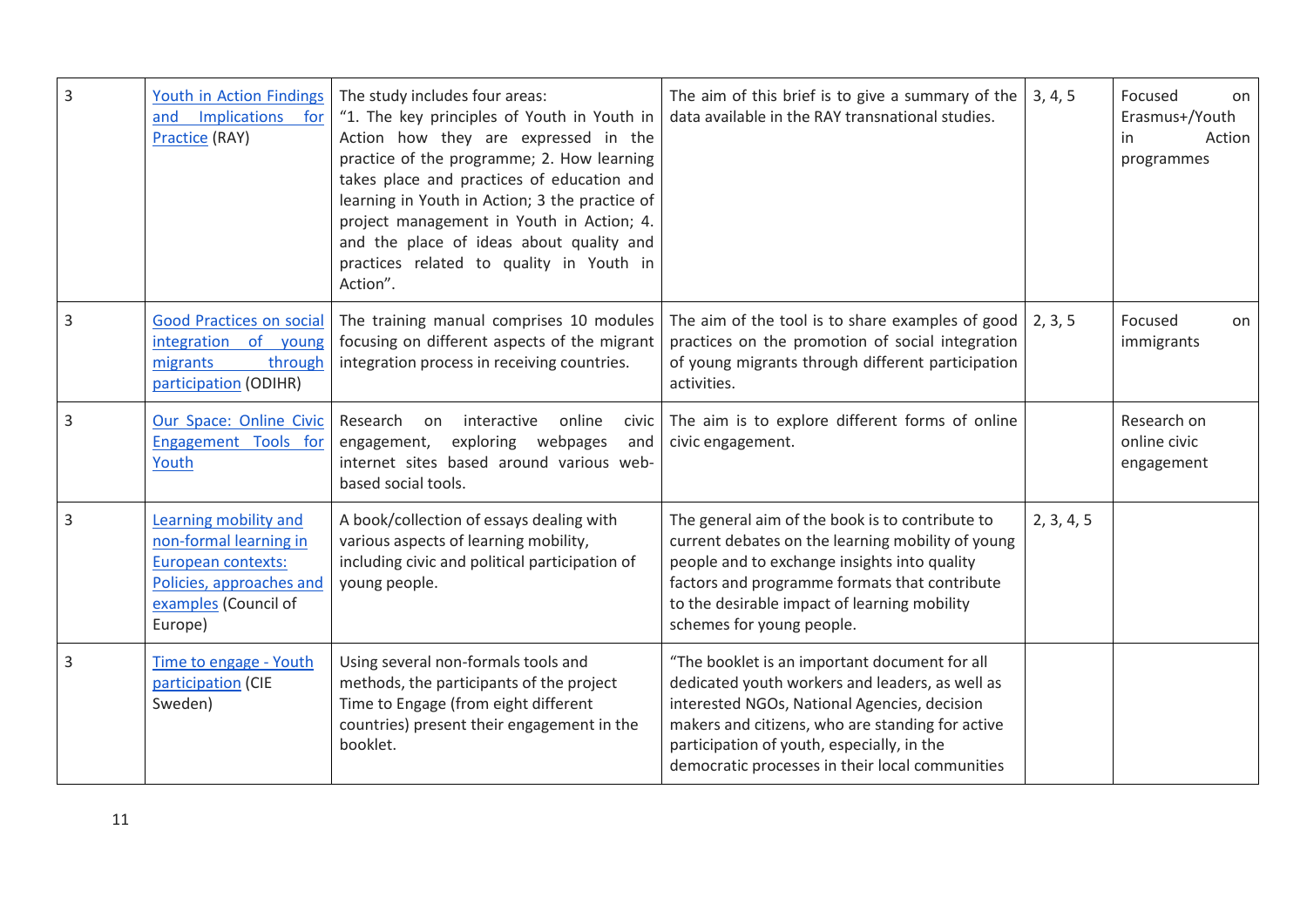|   |                                                                                                                                                                                                              |                                                                                                                                                                                                | and in youth work."                                                                                                                                                                                                                                                                                                                                                   |            |                       |
|---|--------------------------------------------------------------------------------------------------------------------------------------------------------------------------------------------------------------|------------------------------------------------------------------------------------------------------------------------------------------------------------------------------------------------|-----------------------------------------------------------------------------------------------------------------------------------------------------------------------------------------------------------------------------------------------------------------------------------------------------------------------------------------------------------------------|------------|-----------------------|
| 5 | http://lllplatform.eu/lea<br>rning-democracy-and-<br>myeustory (Lifelong<br>Learning programme)                                                                                                              | Different personal stories about learning<br>mobility experiences.                                                                                                                             | "The campaign of young Europeans (and beyond)<br>who tell their personal story, as an attempt to<br>share reasons to develop the learning dimension<br>of our societies and wake consciousness in the<br>continent."                                                                                                                                                  |            |                       |
| 3 | <b>How European</b><br>Voluntary<br><b>Service Impacts</b><br>Communities:<br><b>Research Summary</b><br>(EVS, Agency of<br>international youth<br>cooperation)                                              | Research summary of main findings. Results,<br>among others, show how the people<br>involved contribute towards the meaning of<br>the programme and what impact it has on<br>them.             | The aim of the research is to assess what happens<br>in the organisations and the communities that<br>host the European Voluntary Service volunteers.                                                                                                                                                                                                                 | 2, 3, 4, 5 | <b>National focus</b> |
| 3 | Study on the impact of<br><b>Transnational</b><br>Volunteering through<br>the European Voluntary<br>Service / Directorate-<br>General for Education,<br>Youth, Sport and<br>Culture (European<br>Commission) | Comprehensive study about impact of EVS<br>on individuals, organisations and local<br>communities. A special focus is also on<br>participation in civic and political life of<br>young people. | "The European Voluntary Service (EVS) Impact<br>Study analyses the impact of EVS on individuals,<br>organizations and local communities. It describes<br>how 5 different types of EVS volunteers -<br>'Standard students', 'Mediterranean students',<br>'Experienced workers', 'Disadvantaged<br>jobseekers' and 'Western pupils' - benefit<br>differently from EVS." | 2, 3, 4, 5 |                       |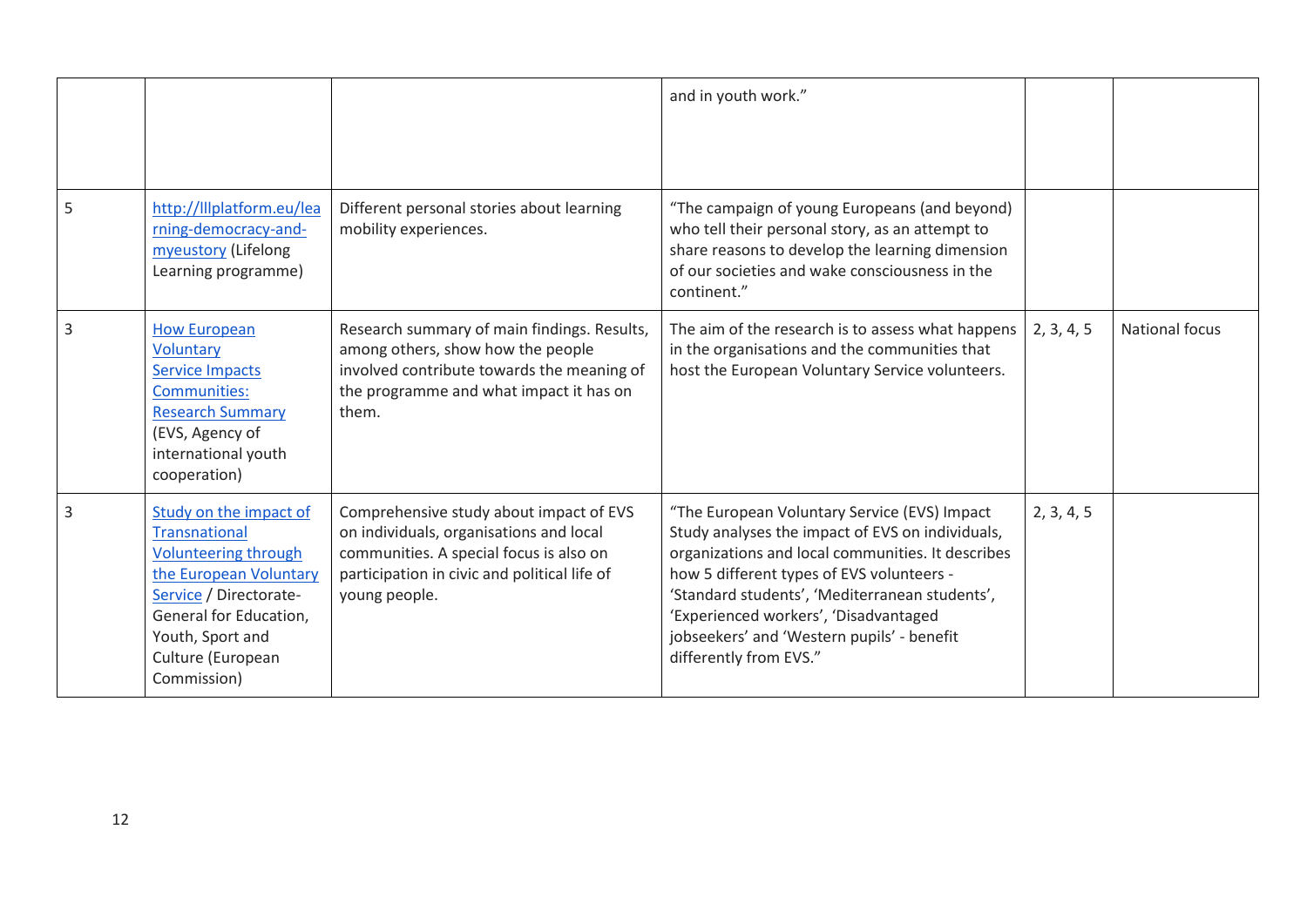| 3 | The impact of European<br><b>Voluntary Service</b><br>projects on local<br>communities (EVS)                                                                                                                                                                                | Research summary of main findings. Results,<br>among others, show how the people<br>involved contribute towards the meaning of<br>the programme and what impact it has on<br>them.                                                                                                                                                                          | The aim of the research is to assess what happens<br>in the organisations and the communities that<br>host the European Voluntary Service volunteers.                                                                                                          |            |                       |
|---|-----------------------------------------------------------------------------------------------------------------------------------------------------------------------------------------------------------------------------------------------------------------------------|-------------------------------------------------------------------------------------------------------------------------------------------------------------------------------------------------------------------------------------------------------------------------------------------------------------------------------------------------------------|----------------------------------------------------------------------------------------------------------------------------------------------------------------------------------------------------------------------------------------------------------------|------------|-----------------------|
| 3 | Assessment of the social<br>impact of volunteering<br>in HLF-funded projects:<br><b>Yr 3 Heritage Lottery</b><br><b>Fund (Heritage Lottery</b><br>Fund)                                                                                                                     | Among other results, this research shows<br>that "volunteering helps people to meet with<br>others from different age groups, but there<br>is only a mild effect on volunteers' ability to<br>get on better with those of differing ages.<br>HLF volunteers have a strong sense of<br>belonging and are extremely active in wider<br>civic and civil life". | "The study examines the experience of volunteers<br>within HLF-funded projects. The research is<br>comprehensive and includes many relevant<br>indicators related to learning mobility."                                                                       |            | <b>National focus</b> |
| 3 | Measuring the Impact of<br><b>Youth Voluntary Service</b><br>Programs (The World<br>Bank)                                                                                                                                                                                   | The study consists of a review of the current<br>research on whether mobility contributes to<br>youth development, a map of the gaps in<br>existing research and a framework for<br>evaluating youth service programmes.                                                                                                                                    | One of the aims is to explore whether "youth<br>service empowers young people to become more<br>actively engaged in their communities and<br>provides them with a means to do so, increasing<br>the likelihood that they will stay involved in the<br>future." | 2, 3, 4, 5 |                       |
| 3 | <b>Transforming</b><br><b>Communities Through</b><br><b>Service: A Collection of</b><br>the Most Innovative<br><b>AmeriCorps State and</b><br><b>Volunteer Generation</b><br><b>Fund Programs in the</b><br><b>United States</b><br>(Innovations in Civic<br>Participation) | The study addresses 32 case studies from 21<br>states in the USA. The cases are grouped by<br>the issue area in which they have an impact,<br>where civic engagement is one of the areas.                                                                                                                                                                   | One of the aims is to find programmes that<br>provide opportunities for citizens to play an<br>active role in addressing community needs.                                                                                                                      |            |                       |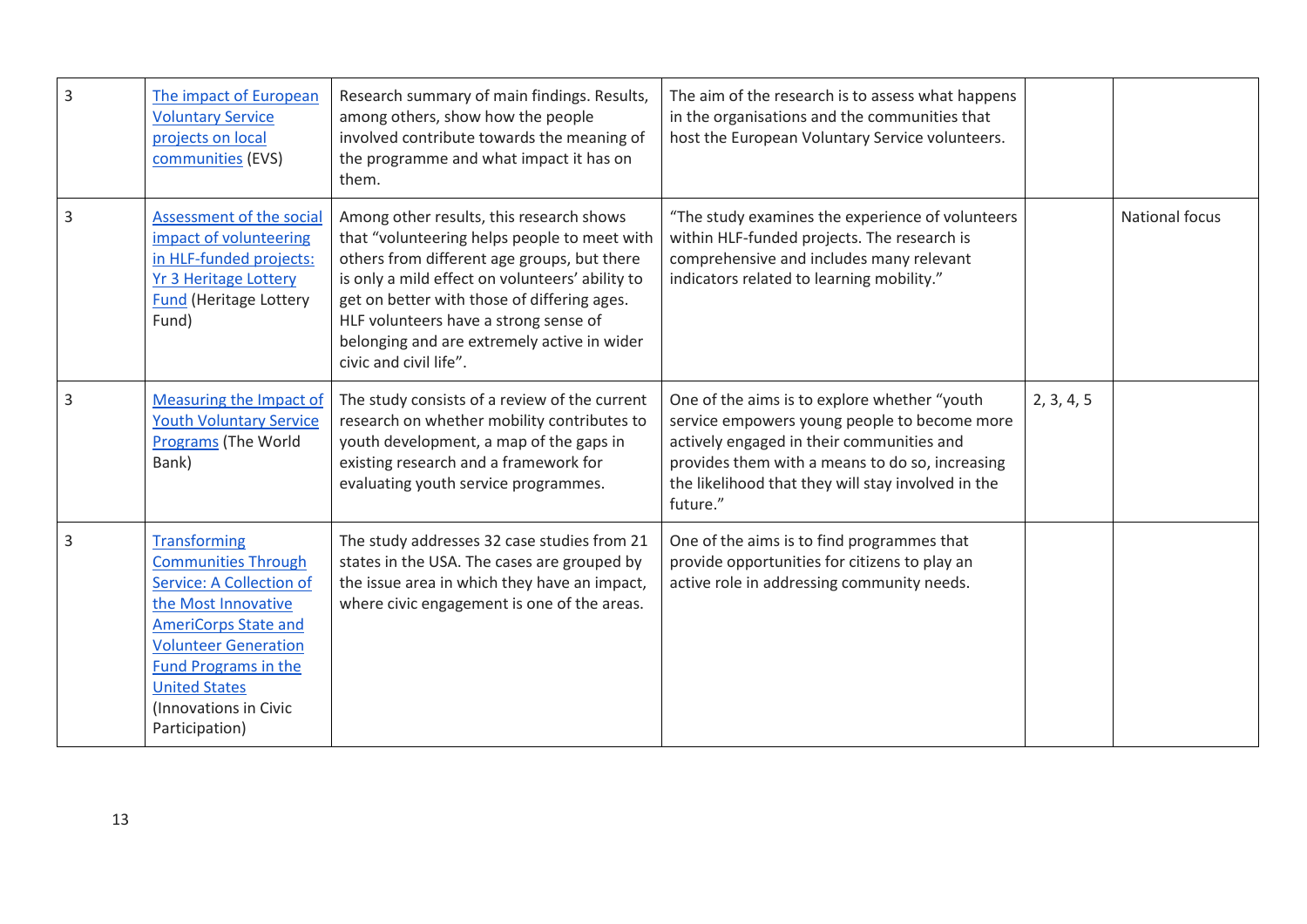| 5 | www.icicp.org/<br>(Innovations in Civic<br>Participation)                                                                                                                                                              | "Innovations in Civic Participation (ICP) is a<br>global leader in the field of Youth Civic<br>Engagement. ICP envisions a world where<br>young people in every nation are actively<br>engaged in improving their lives and their<br>communities through civic participation." |                                                                                                                                                                             | 2, 3, 4, 5 |  |
|---|------------------------------------------------------------------------------------------------------------------------------------------------------------------------------------------------------------------------|--------------------------------------------------------------------------------------------------------------------------------------------------------------------------------------------------------------------------------------------------------------------------------|-----------------------------------------------------------------------------------------------------------------------------------------------------------------------------|------------|--|
| 2 | Innovations in<br><b>International Youth</b><br><b>Volunteering (The</b><br>International Forum for<br>Volunteering in<br>Development)                                                                                 | The forum regularly commissions and shares<br>research on issues related to international<br>volunteering that is relevant to its members<br>and in the wider development discourse.                                                                                           | The forum regularly shares information and<br>contribute in developing good practice and co-<br>operation across the international volunteering<br>and development sectors. | 2, 3, 4, 5 |  |
| 3 | <b>Effects of International</b><br><b>Volunteering and</b><br>Service: Individual and<br><b>Institutional Predictors</b><br>(VOLUNTAS:<br>International Journal of<br><b>Voluntary and Nonprofit</b><br>Organizations) | The paper recommends a model that<br>suggests that effects for host communities,<br>volunteers and sending communities vary<br>depending on individual and institutional<br>characteristics and capacities.                                                                    | Academic research paper                                                                                                                                                     |            |  |
| 3 | Perceived Impacts of<br><b>International Service on</b><br><b>Volunteers: Interim</b><br><b>Results from a Quasi-</b><br><b>Experimental Study</b><br>(Global Economy and<br>Development)                              | Findings in the paper suggest that<br>international service has an important role in<br>promoting international perspectives,<br>relationships and interests.                                                                                                                  | Academic research paper                                                                                                                                                     |            |  |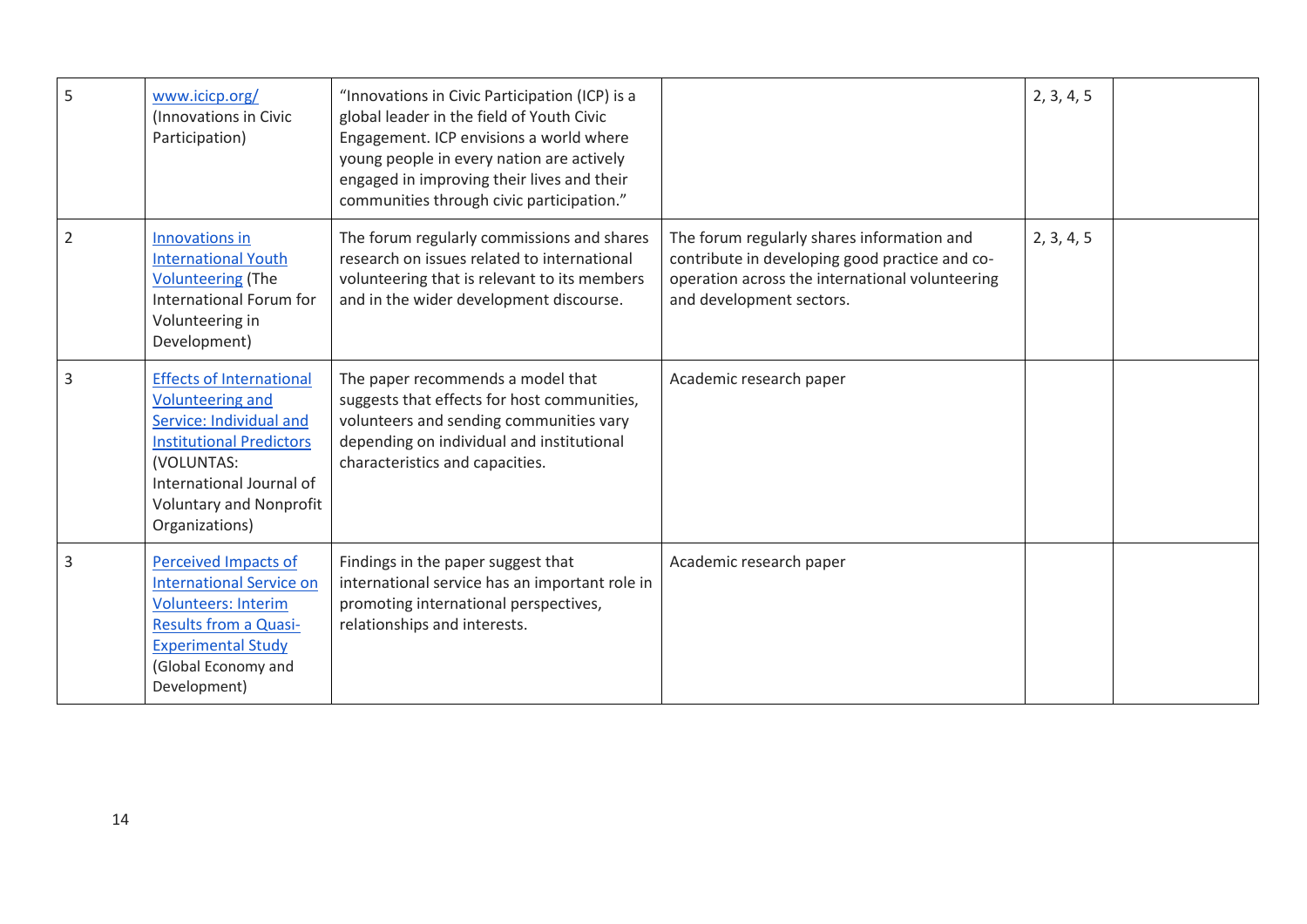| 4 | DiscoverEU for all:<br>travelling, learning &<br>volunteering (European<br>Youth Forum)                                     | The text represents situation of the<br>European Youth Forum on the new<br>DiscoverEU action for the Erasmus<br>programme 2021-2027. It examines the<br>proposal from a youth perspective and<br>outlines proposals as to how to improve the<br>action and make it aligned with the idea of<br>youth organisations for the Youth Chapter.              |                                                                                                                                                                                                                                       |  |
|---|-----------------------------------------------------------------------------------------------------------------------------|--------------------------------------------------------------------------------------------------------------------------------------------------------------------------------------------------------------------------------------------------------------------------------------------------------------------------------------------------------|---------------------------------------------------------------------------------------------------------------------------------------------------------------------------------------------------------------------------------------|--|
| 3 | <b>Young People And</b><br>Democratic Life In<br><b>Europe</b> (European Youth<br>Forum)                                    | "The study looks in particular at the situation<br>in six broadly representative countries,<br>opting for "the most different" model of case<br>selection: Croatia, Estonia, Georgia, Poland,<br>Spain, and the United Kingdom were<br>selected."                                                                                                      | This study offers an outline of the themes and<br>trends around the subject of young people's<br>association with democratic life in Europe.                                                                                          |  |
| 2 | Study abroad for global<br>engagement: The long-<br>term impact of mobility<br>experiences (Lifelong<br>Learning programme) | The study employs a tracer study and mixed-<br>methods research design. Survey results<br>from 6 391 study-abroad participants<br>indicate that to study in a foreign country<br>has impact on five dimensions of global<br>engagement (civic engagement, knowledge<br>production, philanthropy, social<br>entrepreneurship and voluntary simplicity). | The paper reports on the initial results of a<br>research project, Beyond immediate impact:<br>Study abroad for global engagement (SAGE),<br>which look at the impact of studying abroad on<br>various forms of global participation. |  |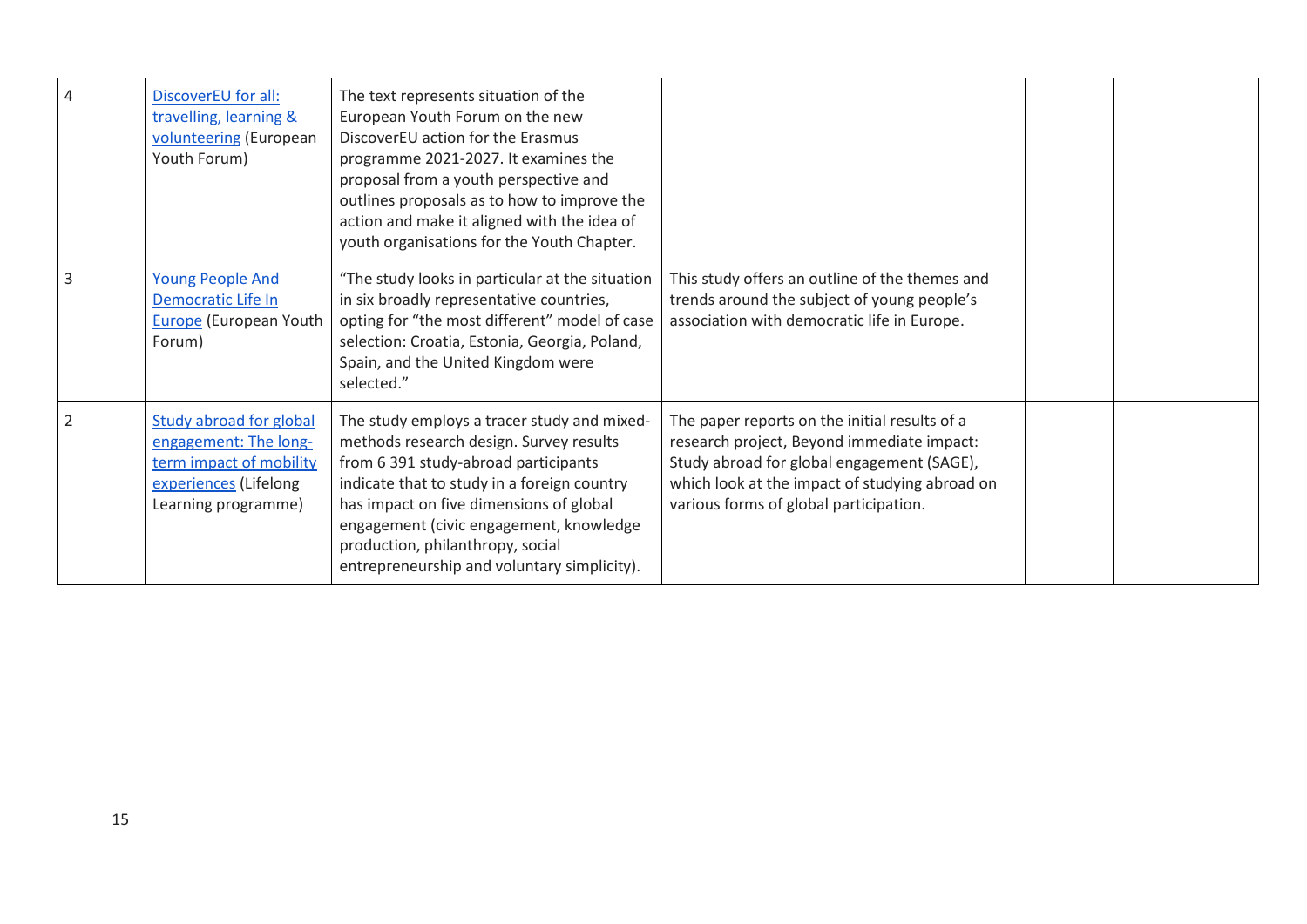| $\overline{3}$ | <b>Study On The Impact Of</b><br><b>Learning Mobility:</b><br><b>Investigation Of The</b><br><b>Impact Of Mobility On</b><br>Language Skills,<br>Intercultural Skills,<br><b>Professional Skills And</b><br>On The Sense Of<br><b>European Identity</b><br>(Lifelong Learning<br>mobility) | The study is carried out by the project<br>"Europe mobility" and explores the effect of<br>learning mobility on different skills: language<br>skills, intercultural skills, professional skills<br>and a sense of "European identity". "The<br>study compares self-assessment data<br>between learners, who have been broad for<br>at least one period for learning and/or<br>working (mobile group) and learners, who<br>have never been abroad for learning and/or<br>working (control group)." | The aim of the study is to "improve the skills of<br>young people particularly language skills,<br>intercultural skills and professional skills in order<br>to improve the employability of young people".                         | 2, 3, 4, 5 | Small-scale<br>research                                       |
|----------------|--------------------------------------------------------------------------------------------------------------------------------------------------------------------------------------------------------------------------------------------------------------------------------------------|---------------------------------------------------------------------------------------------------------------------------------------------------------------------------------------------------------------------------------------------------------------------------------------------------------------------------------------------------------------------------------------------------------------------------------------------------------------------------------------------------|------------------------------------------------------------------------------------------------------------------------------------------------------------------------------------------------------------------------------------|------------|---------------------------------------------------------------|
| 3              | Erasmus+ Higher<br><b>Education Impact Study</b><br>(European Commission)                                                                                                                                                                                                                  | The study examines the degree to which the<br>expected effects of the programme occur<br>and for which groups of applicants. The<br>results are aimed to support further<br>development of the programme and its<br>design.                                                                                                                                                                                                                                                                       | The main objective of the study is to evaluate the<br>impact of the Erasmus+ programme on higher<br>education students, staff and institutions across<br>multiple dimensions.                                                      | 2, 3, 4, 5 | Focused on<br>Erasmus+<br>programmes and<br>European identity |
| $\mathsf 3$    | <b>Exploring Erasmus+</b><br><b>Youth in Action Effects</b><br>and outcomes of the<br>Erasmus+ Youth in<br><b>Action Programme from</b><br>the perspective of<br>project participants and<br>project leaders (RAY)                                                                         | The analysis includes data on four "activity<br>types":<br>1 Youth Exchanges (YE; Key Action 1)<br>2 European Voluntary Service (EVS; Key<br>Action 1)<br>3 Structured Dialogue (SD; Key Action 3)<br>4 Mobility of Youth Workers (YWM; Key<br>Action 1)<br>5 Transnational Cooperation Activities (TCA)                                                                                                                                                                                          | This study presents a transnational analysis of the<br>results from surveys between October 2017 and<br>April 2018 with project participants and project<br>leaders/team members involved in Erasmus+<br>Youth in Action projects. | 2, 3, 4, 5 | Focused on Youth<br>in Action<br>programme                    |
| $\overline{3}$ | Long-Term Effects Of<br>Erasmus+: Youth In<br><b>Action Draft Interim</b><br><b>Transnational Analysis</b><br>2018 (RAY)                                                                                                                                                                   | The RAY study presents a transnational analysis<br>of the results from surveys and interviews<br>between 2015 and 2017 with project<br>applicants, project leaders and team members<br>involved in E+/YiA projects.                                                                                                                                                                                                                                                                               | The results of the study suggest that Erasmus+:<br>Youth in Action programmes do contribute to<br>participation and citizenship competence and<br>practice of participants involved.                                               | 2, 3, 4    | Focused on<br>Erasmus+/Youth<br>in Action<br>programmes       |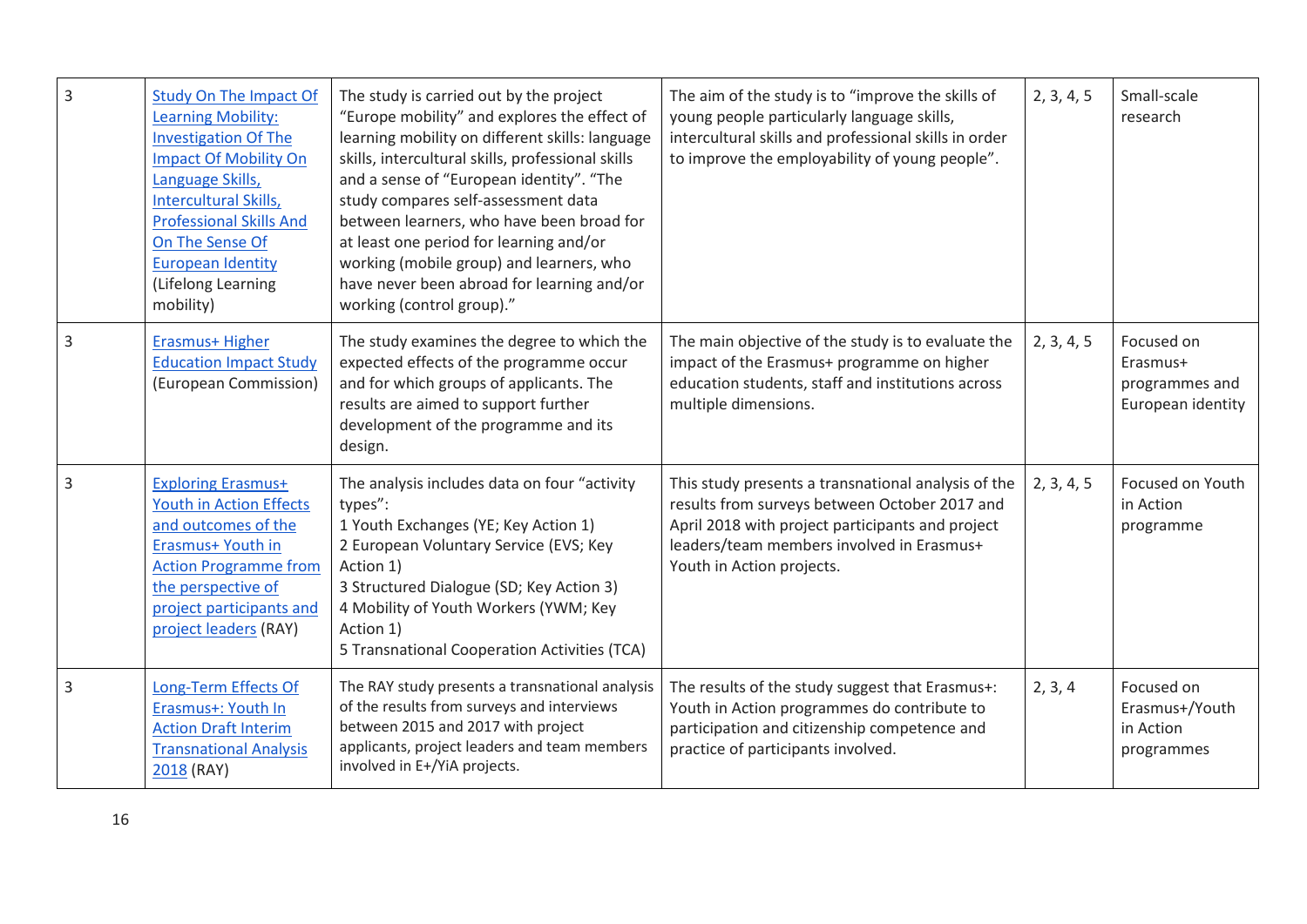| $\overline{2}$ | <b>Ray Research Projects</b><br>(RAY-CAP) | The RAY-CAP research project includes<br>several dimensions:<br>• competence development of youth<br>workers and youth leaders, in particular in<br>the framework of E+/YiA;<br>• transfer of learning outcomes from training<br>and support activities to youth work practice<br>and policy;<br>• transfer of learning outcomes from training<br>and activities to organisations, platforms and<br>networks;<br>• long-term systemic effects of training and<br>support activities. | The aim of the project is competence<br>development and capacity building of youth<br>workers and youth leaders involved in<br>training/support activities in Erasmus+ Youth in<br>Action. Some 16 RAY Network members were<br>involved in the project. | 2, 3, 4 | Focused on<br>Erasmus+/Youth<br>in Action<br>programmes |
|----------------|-------------------------------------------|--------------------------------------------------------------------------------------------------------------------------------------------------------------------------------------------------------------------------------------------------------------------------------------------------------------------------------------------------------------------------------------------------------------------------------------------------------------------------------------|---------------------------------------------------------------------------------------------------------------------------------------------------------------------------------------------------------------------------------------------------------|---------|---------------------------------------------------------|
| 2              | <b>Ray Research Projects</b><br>(RAY-LTE) | The RAY-LTE research project includes<br>several dimensions:<br>• competence development through formal<br>and informal learning in Erasmus+: Youth in<br>Action projects, with a special attention on<br>participation and active citizenship<br>competences<br>• long-term effects of participation and<br>active citizenship practice.                                                                                                                                            | The research project examines participation and<br>citizenship of the actors involved, development of<br>participation and citizenship competences and<br>practices. Some 10 RAY network members were<br>involved in the project.                       | 2, 3, 4 | Focused on<br>Erasmus+/Youth<br>in Action<br>programmes |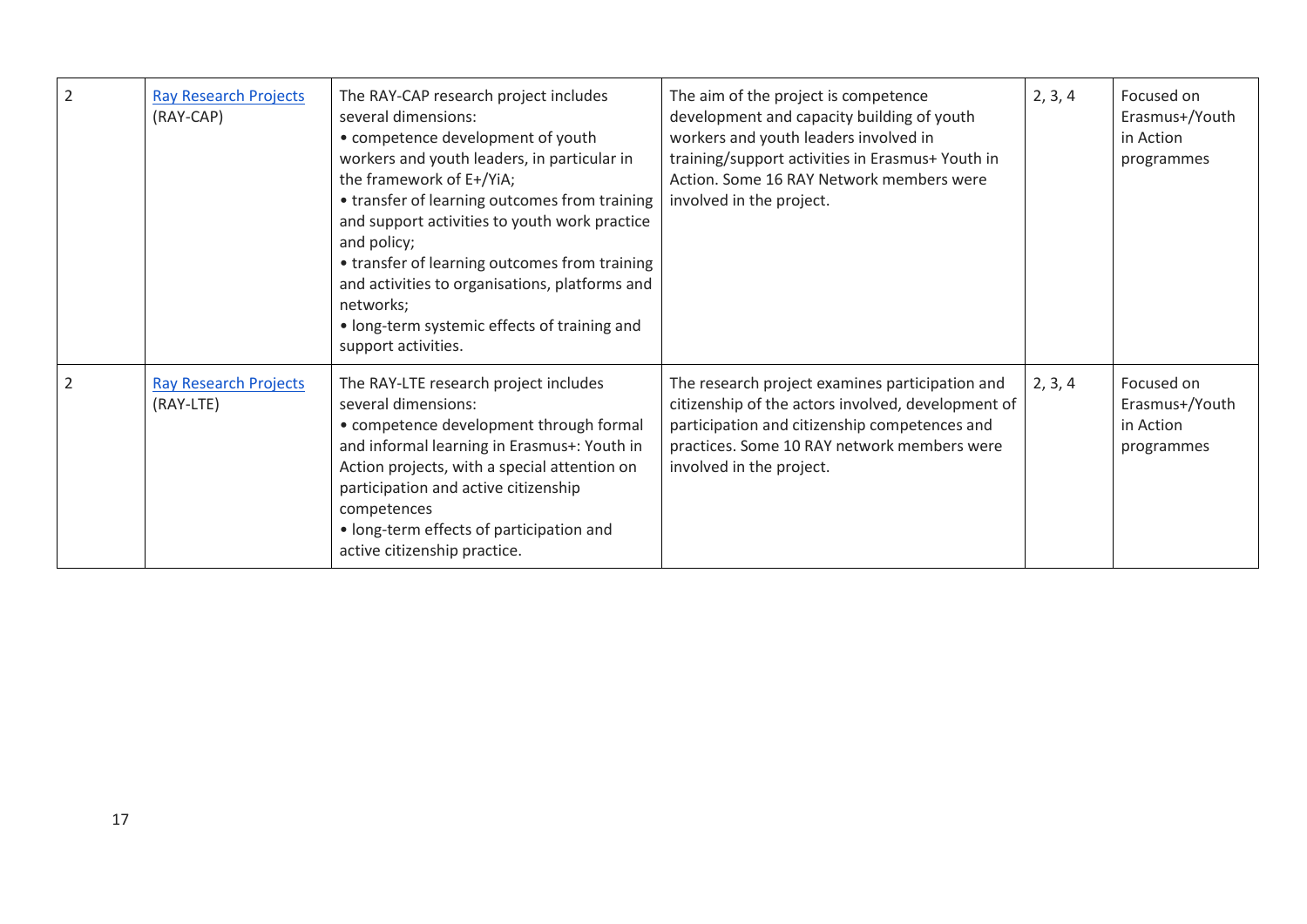| $\overline{2}$ | <b>Ray Research Projects</b><br>RAY-MON) | The RAY-MON research project includes<br>several dimensions of interest:<br>• the effects of projects on the participant,<br>and organisations and on the local<br>environments of these projects;<br>• the access to Erasmus+ Youth in Action at<br>the level of young people, organisations,<br>bodies and groups in the youth field;<br>• the profile of participants, project leaders,<br>members and organisations;<br>• the management of projects;<br>• project implementation | The project aims to contribute to monitoring and<br>developing Erasmus+: Youth in Action and the<br>quality of projects supported by it. The action is a<br>co-operative activity of all RAY Network<br>members.                                                                                                                                                                                                                                                                                                                                                                                                                                                                                                                                                                                                                                                                                                                                                                                       | 2, 3, 4 | Focused on<br>Erasmus+/Youth<br>in Action<br>programmes |
|----------------|------------------------------------------|---------------------------------------------------------------------------------------------------------------------------------------------------------------------------------------------------------------------------------------------------------------------------------------------------------------------------------------------------------------------------------------------------------------------------------------------------------------------------------------|--------------------------------------------------------------------------------------------------------------------------------------------------------------------------------------------------------------------------------------------------------------------------------------------------------------------------------------------------------------------------------------------------------------------------------------------------------------------------------------------------------------------------------------------------------------------------------------------------------------------------------------------------------------------------------------------------------------------------------------------------------------------------------------------------------------------------------------------------------------------------------------------------------------------------------------------------------------------------------------------------------|---------|---------------------------------------------------------|
| $\overline{2}$ | www.ymobility.eu/                        | Multifaceted international scientific research<br>project.                                                                                                                                                                                                                                                                                                                                                                                                                            | YMOBILITY develops a broad research<br>programme which addresses the following issues:<br>"(i) identifying, and quantifying, the main types of<br>international youth mobility in the EU, and their<br>key characteristics; (ii) understanding what<br>determines which individuals do and which do<br>not participate in international mobility as<br>personal and professional development<br>strategies: their motives, migration channels and<br>information sources; (iii) analysing the individual<br>outcomes in terms of both employability and<br>careers and non-economic terms; (iv) analysing<br>the territorial outcomes for the regions of both<br>origin and destination, in economic, demographic<br>and cultural terms; (v) differentiating between<br>short-term and long-term outcomes, taking into<br>account return migration and future intentions to<br>migrate; (vi) identifying implications for policies in<br>migration but also of education, the economy and<br>housing." |         |                                                         |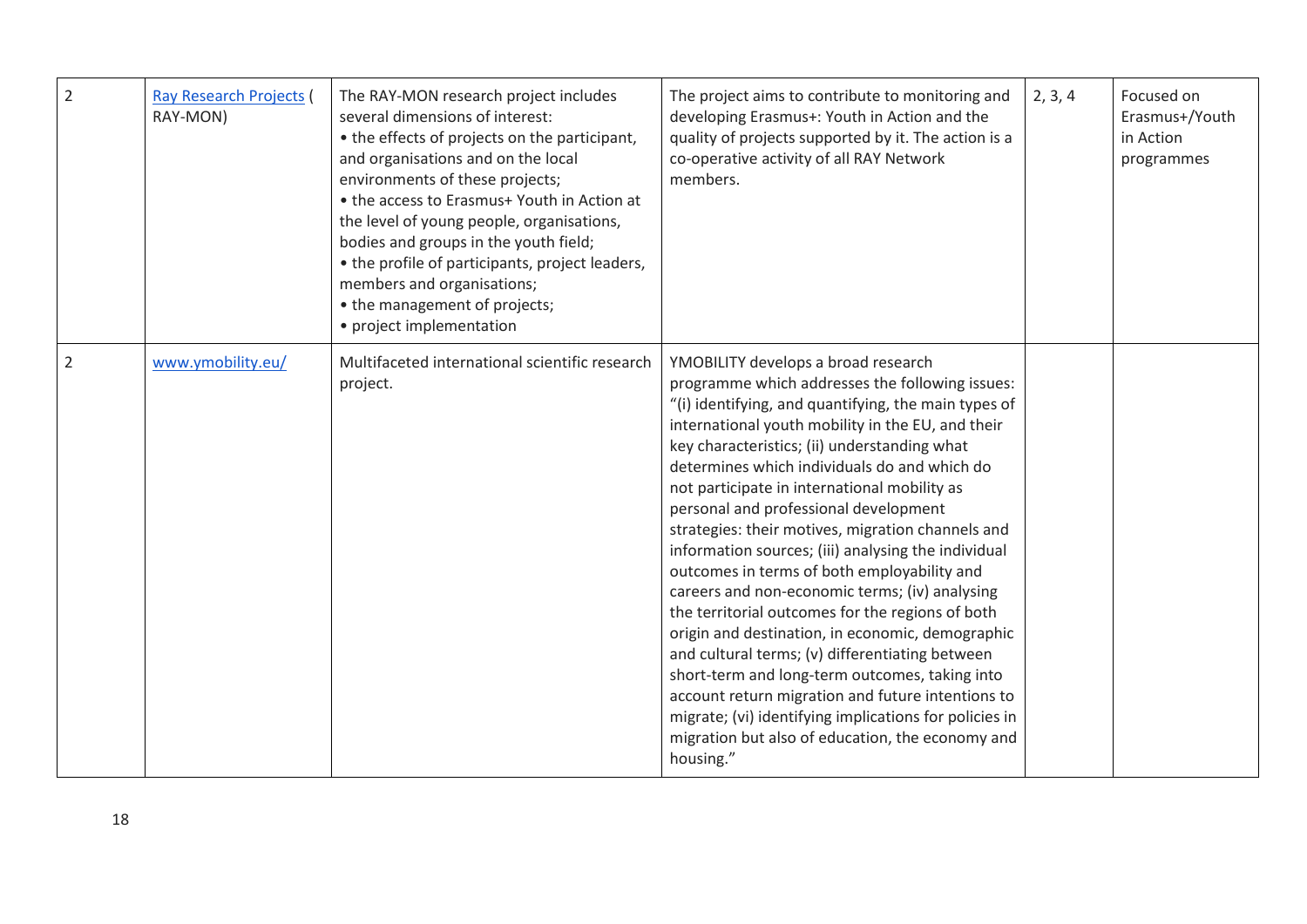| $\overline{2}$ | http://move-project.eu/                                                                                                                                                         | The general motivation of the MOVE project<br>is to provide a research-informed impact<br>towards an improvement of the conditions<br>of the mobility of young people in Europe.                                                                                                                                                                                                                                                                                                                                                                                                                                       | The main research questions are: "how can the<br>mobility of young people be 'good' both for socio-<br>economic development and for individual<br>development of young people? And what are the<br>factors that foster or hinder such beneficial<br>mobility?"                              |            |  |
|----------------|---------------------------------------------------------------------------------------------------------------------------------------------------------------------------------|------------------------------------------------------------------------------------------------------------------------------------------------------------------------------------------------------------------------------------------------------------------------------------------------------------------------------------------------------------------------------------------------------------------------------------------------------------------------------------------------------------------------------------------------------------------------------------------------------------------------|---------------------------------------------------------------------------------------------------------------------------------------------------------------------------------------------------------------------------------------------------------------------------------------------|------------|--|
| $\overline{3}$ | Mapping mobility $-$<br>pathways,<br>institutions and<br>structural effects of<br>youth mobility<br>Deliverable N° 6.7<br><b>Final Public Project</b><br>Report (MOVE projects) | Research report of the MOVE project. It<br>summarises the first results of the project.                                                                                                                                                                                                                                                                                                                                                                                                                                                                                                                                | Research report of the MOVE project. It<br>summarises the first results of the project.                                                                                                                                                                                                     |            |  |
| $\overline{3}$ | <b>Everybody Counts!</b><br>A Handbook on<br><b>Inclusion and</b><br>Participation of<br>young people in Eastern<br>Partnership Countries /<br>(EaP CSF and NED)                | The handbook has the following points as<br>crucial: "Lack of language skills and financial<br>barriers present major obstacles to mobility.<br>• Peer and family support, both financially<br>and psychologically, can be crucial during the<br>mobility experience. Mobility may occur as a<br>result of a personal choice, collective<br>decision making (family, peers) or<br>institutionally (firm, company, school etc.)<br>but the youth mobility experience must give<br>young people some autonomy, and the<br>organizations involved in mobility<br>programmes must be transparent in their<br>functioning." | The aims of the tool are to tackle youth inclusion<br>and participation issues and to include them in<br>the youth strategies and policies in Armenia,<br>Moldova and Ukraine and to contribute to the<br>efforts of improving youth participation in the<br>Eastern Partnership countries. | 2, 3, 4, 5 |  |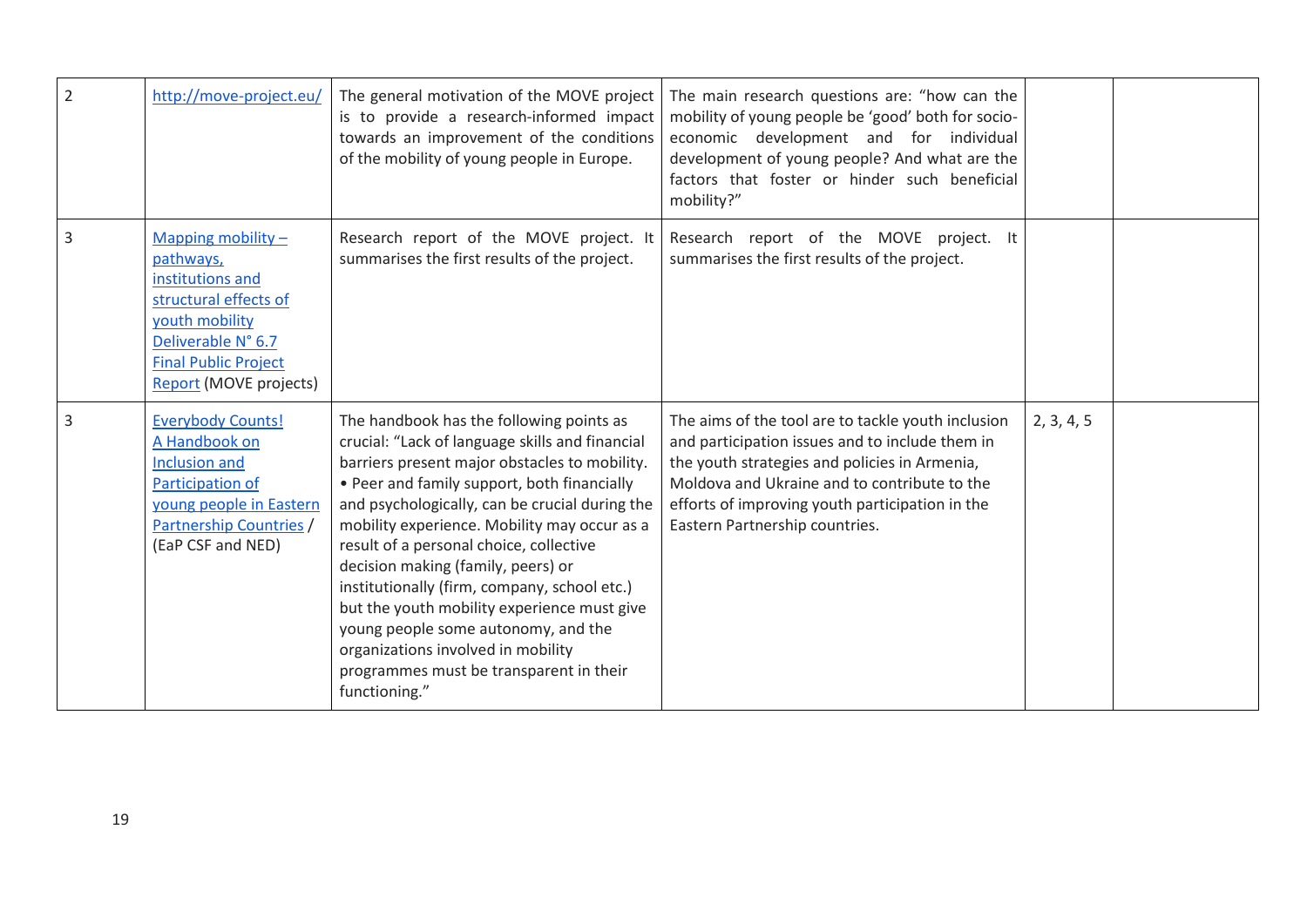| $\mathbf{1}$   | Partnerships for<br>Participation<br>(International Falcon<br>Movement-Socialist<br>Educational<br>International)                                                                                                                                                              | The handbook is divided into three parts.<br>The first part presents the different concepts<br>of children's participation. The second part is<br>more explicitly aimed at educators, where<br>many tips for participation work are<br>included. The third part includes educational<br>methods on participation to use with<br>children based on their experience. | The aims of the tool are to raise awareness of the<br>significance of children and youth participation<br>and to support educators in similar programmes.                                           |            |  |
|----------------|--------------------------------------------------------------------------------------------------------------------------------------------------------------------------------------------------------------------------------------------------------------------------------|---------------------------------------------------------------------------------------------------------------------------------------------------------------------------------------------------------------------------------------------------------------------------------------------------------------------------------------------------------------------|-----------------------------------------------------------------------------------------------------------------------------------------------------------------------------------------------------|------------|--|
| 5              | https://europa.eu/yout<br>h/solidarity/video_en                                                                                                                                                                                                                                | Stories of young people engaged in<br>volunteering activities                                                                                                                                                                                                                                                                                                       | Promotion of volunteering activities                                                                                                                                                                |            |  |
| 5              | https://europa.eu/yout<br>h/EU/volunteering/volu<br>nteer-stories en                                                                                                                                                                                                           | Stories of young people engaged in<br>volunteering activities                                                                                                                                                                                                                                                                                                       | Promotion of volunteering activities                                                                                                                                                                |            |  |
| $\overline{3}$ | The contribution of<br>youth work in the<br>context of migration<br>and refugee matters A<br>practical toolbox for<br>youth workers and<br>recommendations for<br>policymakers<br>(Directorate-General for<br>Education, Youth, Sport<br>and Culture (European<br>Commission)) | The expert group that includes policymakers,<br>researchers and practitioners defined the<br>role of youth work when dealing with the<br>integration of young migrants. These<br>dimensions prove to be crucial: "young<br>migrants in need of safety, young migrants in<br>uncertainty, young migrants with a long-<br>term perspective and the hosting society."  | The toolbox is designed for youth workers who<br>deal with the integration process of young<br>migrants. It provides tips, instruction and<br>guidance to youth workers and youth<br>organisations. |            |  |
| 4              | Their Future is our<br><b>Future: Youth as Actors</b><br>of Change (Directorate-<br>General for Education,<br>Youth, Sport and                                                                                                                                                 | Collection of the projects dealing with young<br>people including projects of learning mobility                                                                                                                                                                                                                                                                     | The booklet gives an overview of the most<br>relevant projects on youth and youth-related<br>policies.                                                                                              | 2, 3, 4, 5 |  |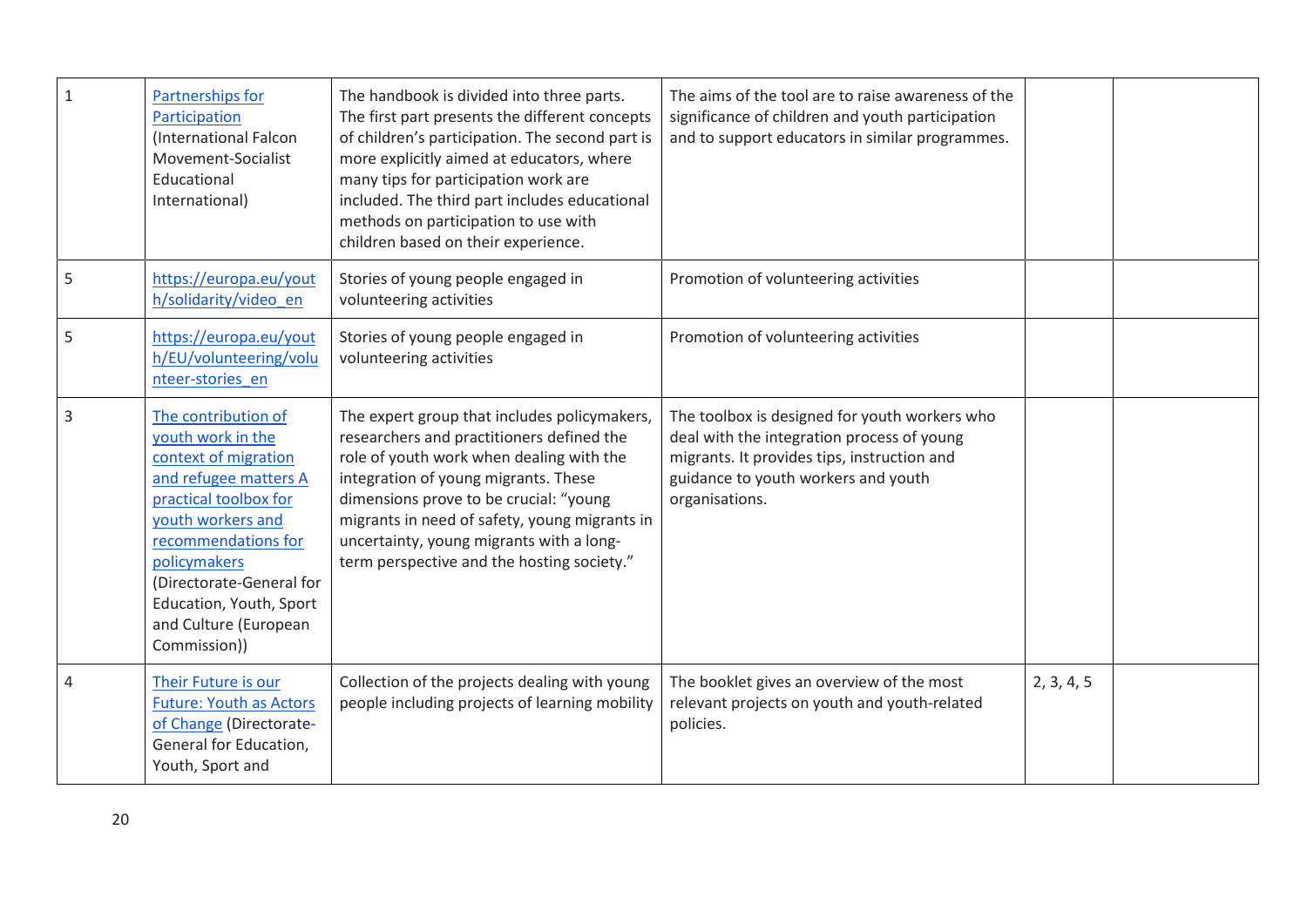| Culture (European<br>Commission))                                                                                                                                                                   |                                                                                                                                                                                                                                          |                                                                                                                                                                                                                           |         |                                                   |
|-----------------------------------------------------------------------------------------------------------------------------------------------------------------------------------------------------|------------------------------------------------------------------------------------------------------------------------------------------------------------------------------------------------------------------------------------------|---------------------------------------------------------------------------------------------------------------------------------------------------------------------------------------------------------------------------|---------|---------------------------------------------------|
| <b>Quality Youth Work A</b><br>common framework for<br>the further<br>development of youth<br>work (Directorate-<br>General for Education,<br>Youth, Sport and<br>Culture (European<br>Commission)) | The report demonstrates the importance of<br>systematic and holistic quality approach,<br>(including the youth work context, from<br>young people to the political level) for<br>enhancing quality and the recognition of<br>youth work. | The aim of the report is to raise awareness "that<br>the present resources and support available for<br>youth work does not meet the steadily growing<br>expectations for both quantitative and qualitative<br>outcomes." | 2, 3, 4 | Not directly<br>connected to<br>learning mobility |

# **Quality**

<span id="page-21-0"></span>

| Type of<br>resource | Name /<br>(promoted /produced)                                                                                                                                             | <b>Content</b><br>(description)                                                                                                                                | <b>Purpose</b>                                                                                                                                                                                                           | <b>Connection to</b><br>other pillars | Other obs. |
|---------------------|----------------------------------------------------------------------------------------------------------------------------------------------------------------------------|----------------------------------------------------------------------------------------------------------------------------------------------------------------|--------------------------------------------------------------------------------------------------------------------------------------------------------------------------------------------------------------------------|---------------------------------------|------------|
|                     | Mobility in Erasmus+1<br>First results in the fields<br>of school education,<br>higher education and<br>adult education.<br>[Italy] Agenzia Nazionale<br>Erasmus+ (INDIRE) | The resources describe and analyse Staff Learning<br>mobility Erasmus+: first results in the field of school<br>education and in the field of adult education. | The analysis builds on the results of<br>the implementation of mobility<br>projects and emphasises critical<br>issues and innovative aspects<br>introduced by the structural changes<br>of the European Union programme. | c                                     |            |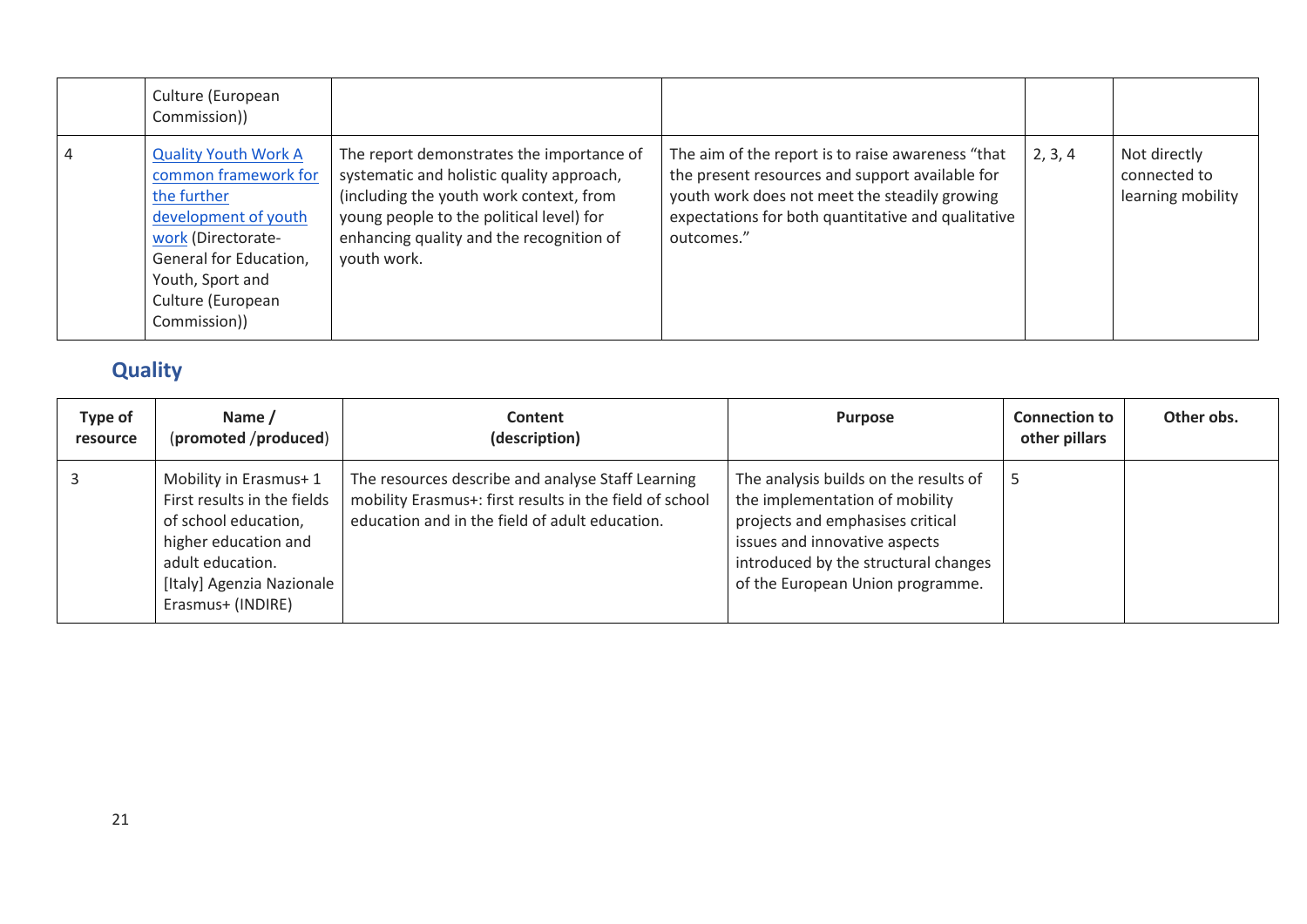| 3 | A path is made by<br>walking. Analysis of UK<br><b>Outward Student</b><br>Mobility in 2013-14 and<br>2014-15<br>(Joan-Anton Carbonell<br><b>Porro Kingston</b><br>University)                                                                                                                      | - The typology of outward student mobility<br>- The destinations of UK mobility students<br>- The mobility of British students<br>- The total number of students going abroad - The<br>result of student mobility in the UK countries: how<br>many students graduate with international<br>experience?<br>-Comparison with other European countries<br>-Kingston University: a case study | This report focus on and describes<br>the current situation of outward<br>mobility, although some mobility<br>data was not included in the HESA<br>return.                                                                         |                                       |
|---|----------------------------------------------------------------------------------------------------------------------------------------------------------------------------------------------------------------------------------------------------------------------------------------------------|-------------------------------------------------------------------------------------------------------------------------------------------------------------------------------------------------------------------------------------------------------------------------------------------------------------------------------------------------------------------------------------------|------------------------------------------------------------------------------------------------------------------------------------------------------------------------------------------------------------------------------------|---------------------------------------|
| 3 | Should I Stay or Should I<br>Go? Museums and<br>heritage staff<br>development and<br>student learning from<br>the Erasmus+<br>international mobility<br>programme' in Journal<br>of Education in<br>Museums issue 39<br>([United Kingdom]<br>British Council, in<br>partnership with Ecorys<br>UK) | An analysis of participant report (survey) responses<br>from participants in museum and heritage-based<br>Erasmus+ mobility projects from 2014 to 2017. The<br>article explores the relevance of Erasmus+ to<br>priorities in the cultural and heritage sector.                                                                                                                           | Impact assessment is the process of<br>examining the effect of Erasmus+<br>activity on individuals, organisations<br>and society. The effects could be<br>positive or negative, intentional or<br>accidental, short- or long-term. | www.frse.org.pl/re<br>search-mapping/ |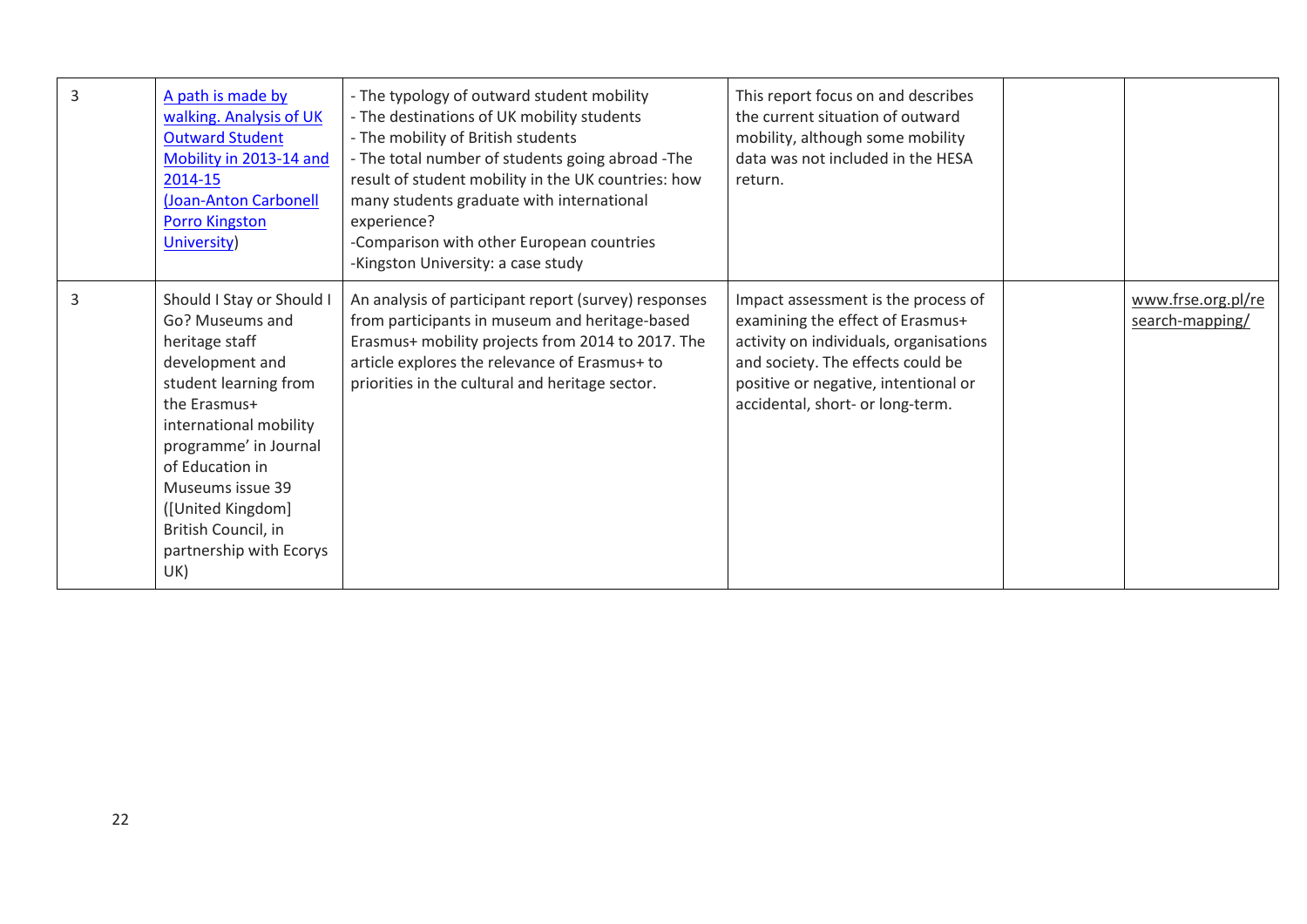| 3 | Erasmus and what<br>next? Tracer study on<br>education and careers<br>of Polish students<br>participating in Erasmus<br>mobility projects,<br>([Poland] Foundation for<br>the Development of the<br><b>Education System</b><br>(FRSE) | The analysis of career pathways of higher education<br>students participating in mobility projects under the<br>Erasmus and Erasmus + programmes carried out by<br>FRSE combines two research schemes: tracking<br>(cross-sectional) and panel (longitudinal). The results<br>presented in the report refer to the research carried<br>out with the use of the tracking method. It was<br>initiated in 2017, when a pilot study was carried out<br>in a group of three thousand respondents. The first<br>measurement began in November 2017 and ended<br>in January 2018. The study showed how the<br>transition from education to the labour market takes<br>place; career pathways of Polish universities<br>graduates; and how the mobility projects influenced<br>the lives of their participants. Participants of mobility<br>projects under Erasmus + and Erasmus programmes<br>took part in the survey, i.e. students who studied or<br>completed apprenticeships abroad. | The study aimed to verify how the<br>transition from education to the<br>labour market took place, how the<br>Polish university graduates' careers<br>progressed and how mobilities<br>abroad impact the lives of grant<br>holders. The study covered<br>participants of mobilities under the<br>Erasmus+ (Higher Education sector)<br>and Erasmus programmes, i.e.<br>students who had been awarded<br>grants to undergo a study period or<br>serve a work placement abroad. | 5 |  |
|---|---------------------------------------------------------------------------------------------------------------------------------------------------------------------------------------------------------------------------------------|-----------------------------------------------------------------------------------------------------------------------------------------------------------------------------------------------------------------------------------------------------------------------------------------------------------------------------------------------------------------------------------------------------------------------------------------------------------------------------------------------------------------------------------------------------------------------------------------------------------------------------------------------------------------------------------------------------------------------------------------------------------------------------------------------------------------------------------------------------------------------------------------------------------------------------------------------------------------------------------|-------------------------------------------------------------------------------------------------------------------------------------------------------------------------------------------------------------------------------------------------------------------------------------------------------------------------------------------------------------------------------------------------------------------------------------------------------------------------------|---|--|
| 3 | Is mobility the key to a<br>successful career? Tracer<br>study report on<br>vocational learners with<br>transnational mobility<br>experience<br>([Poland] Foundation for<br>the Development of the<br><b>Education System (FRSE))</b> | The research refers to the issue of competence<br>development, choice of vocational pathways of VET<br>school students, as well as cultural and social aspects,<br>including mobility aspects within the EU in terms of<br>education, residence and work. The research was<br>carried out in 2017 (desk research and development of<br>methodology - first quarter of 2017; quantitative and<br>qualitative research - second quarter of 2017).                                                                                                                                                                                                                                                                                                                                                                                                                                                                                                                                   | The aim of the research was to collect<br>information on the educational and<br>career pathways of mobility<br>participants within the framework of<br>the Erasmus programme (including<br>Leonardo) in order to assess whether<br>and to what extent programme<br>mobility had affected the careers of<br>their participants.                                                                                                                                                | 5 |  |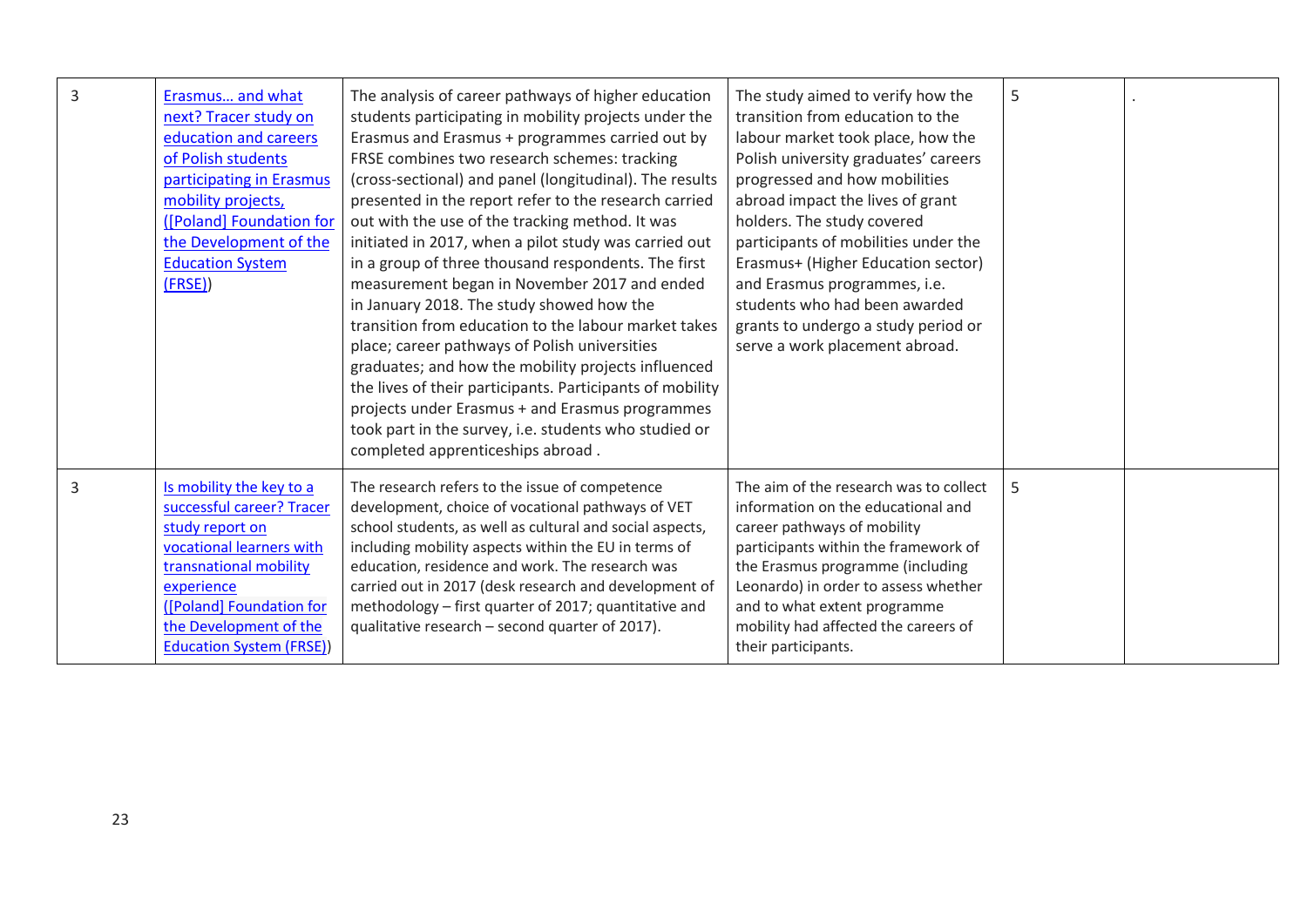| 3 | The Evaluation Study to<br>Find out the Problems<br>Faced by Grant<br>Beneficiaries within the<br>Erasmus+ Process of<br>2014-2016 and to<br><b>Propose Solution</b><br>Recommendations,<br>([Turkey] The Centre for<br>European Union<br><b>Education and Youth</b><br>Programmes (CEUEYP)) | Analysing and reporting qualitative research results<br>specific to programmes made it possible to identify<br>recommendations for remedial actions which<br>contribute to further improvement of effectiveness<br>and efficiency in project management.                                                                            | The aim of the study is to reveal the<br>problems encountered by grant<br>beneficiaries and participating<br>institutions during the project cycle<br>management.                                                                                                                       |  |
|---|----------------------------------------------------------------------------------------------------------------------------------------------------------------------------------------------------------------------------------------------------------------------------------------------|-------------------------------------------------------------------------------------------------------------------------------------------------------------------------------------------------------------------------------------------------------------------------------------------------------------------------------------|-----------------------------------------------------------------------------------------------------------------------------------------------------------------------------------------------------------------------------------------------------------------------------------------|--|
| 2 | Creating a network of<br><b>Quality Ambassadors</b><br>(the European Platform<br>on Learning Mobility<br>(EPLM))                                                                                                                                                                             | To increase the knowledge and use of these two<br>brand new tools across Europe, the team of the EU-<br>Council of Europe Youth Partnership (co-ordinating<br>EPLM), in co-operation with the SALTO Inclusion and<br>Diversity Resource Centre, organised a meeting to<br>create a network of Quality Ambassadors<br>(multipliers). | Objectives:<br>to get to know the two new<br>EPLM quality tools in more<br>detail;<br>to discuss and design a<br>dissemination and usage<br>plan at European and<br>national level;<br>to enhance the content of<br>the app, and envisage<br>possible developments for<br>the handbook. |  |
|   | <b>Quality Mobility App (Q!</b><br>App for the friends)                                                                                                                                                                                                                                      | This Quality Mobility App (Q! App for the friends) has<br>been developed in the framework of the European<br>Platform for Learning Mobility (EPLM) in line with<br>the European Quality Principles for Learning<br>Mobility.                                                                                                        |                                                                                                                                                                                                                                                                                         |  |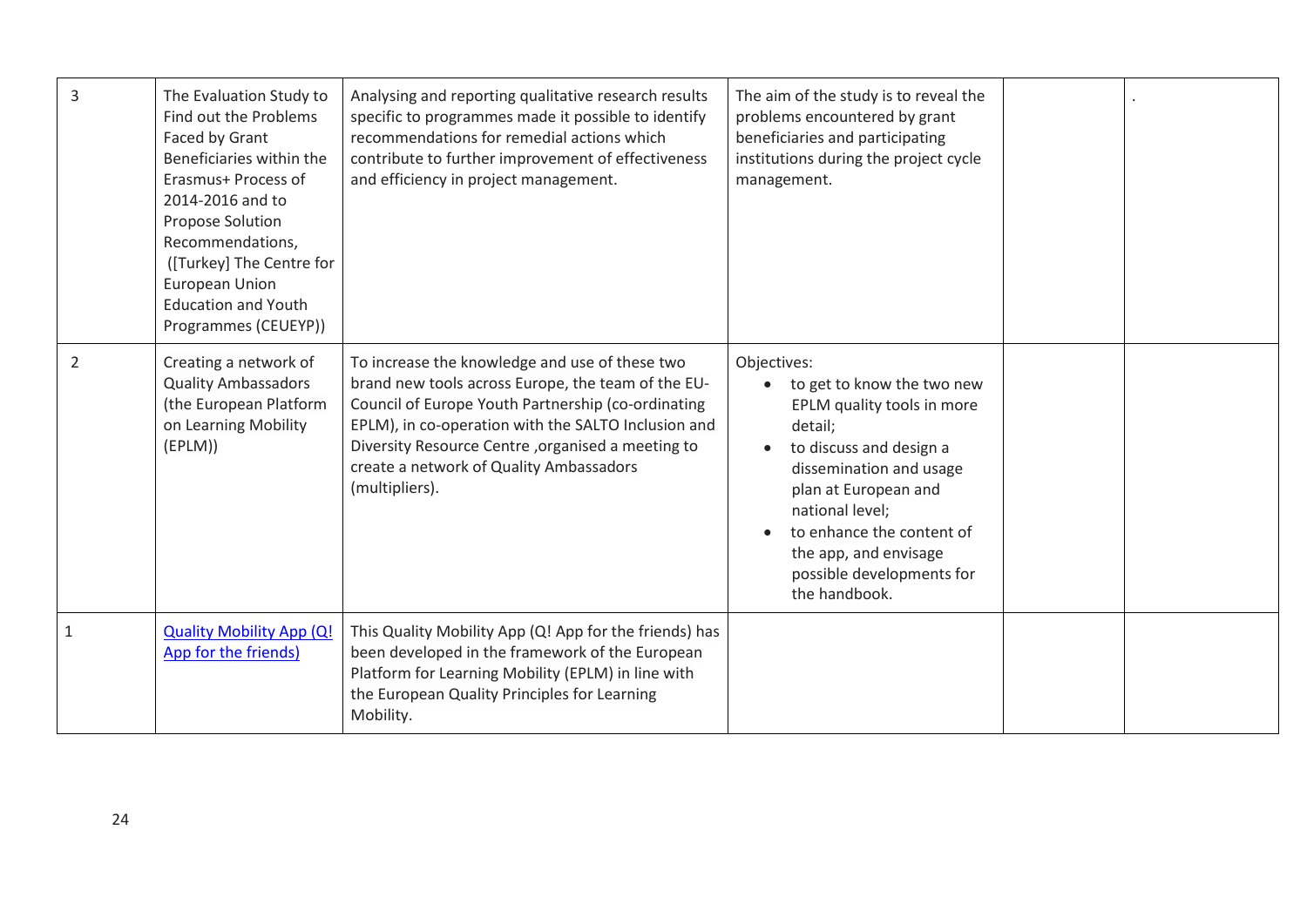| The handbook presents the learning mobility quality<br>$\mathbf{1}$<br><b>HANDBOOK ON</b><br>framework: 22 principles and 119 indicators in five<br><b>QUALITY IN LEARNING</b><br>dimensions: rationale, organisation, formal<br><b>MOBILITY</b><br>framework, resources, participants.<br>(EU-Council of Europe<br>Youth Partnership) | has received growing recognition as<br>a valuable educational tool. More<br>and more young people and other<br>actors are getting involved while<br>more and more funds are being<br>made available for learning mobility<br>projects. While this is a very positive<br>fact, and comes as a recognition of<br>the value of learning mobility for<br>young people in the youth field and<br>in non-formal learning contexts, it<br>inevitably brings the issue of quality<br>to the fore, since how can we ensure<br>that this investment we are making<br>in learning mobility - in terms of<br>time, efforts and money - actually<br>brings about the results that we are<br>aiming for? By trying to answer this<br>crucial question, through this<br>comprehensive set of tools, our<br>ambition is to ensure that quantity of<br>learning mobility activities in the<br>youth field does not come at the<br>detriment of their quality." |  |  |
|----------------------------------------------------------------------------------------------------------------------------------------------------------------------------------------------------------------------------------------------------------------------------------------------------------------------------------------|-----------------------------------------------------------------------------------------------------------------------------------------------------------------------------------------------------------------------------------------------------------------------------------------------------------------------------------------------------------------------------------------------------------------------------------------------------------------------------------------------------------------------------------------------------------------------------------------------------------------------------------------------------------------------------------------------------------------------------------------------------------------------------------------------------------------------------------------------------------------------------------------------------------------------------------------------|--|--|
|----------------------------------------------------------------------------------------------------------------------------------------------------------------------------------------------------------------------------------------------------------------------------------------------------------------------------------------|-----------------------------------------------------------------------------------------------------------------------------------------------------------------------------------------------------------------------------------------------------------------------------------------------------------------------------------------------------------------------------------------------------------------------------------------------------------------------------------------------------------------------------------------------------------------------------------------------------------------------------------------------------------------------------------------------------------------------------------------------------------------------------------------------------------------------------------------------------------------------------------------------------------------------------------------------|--|--|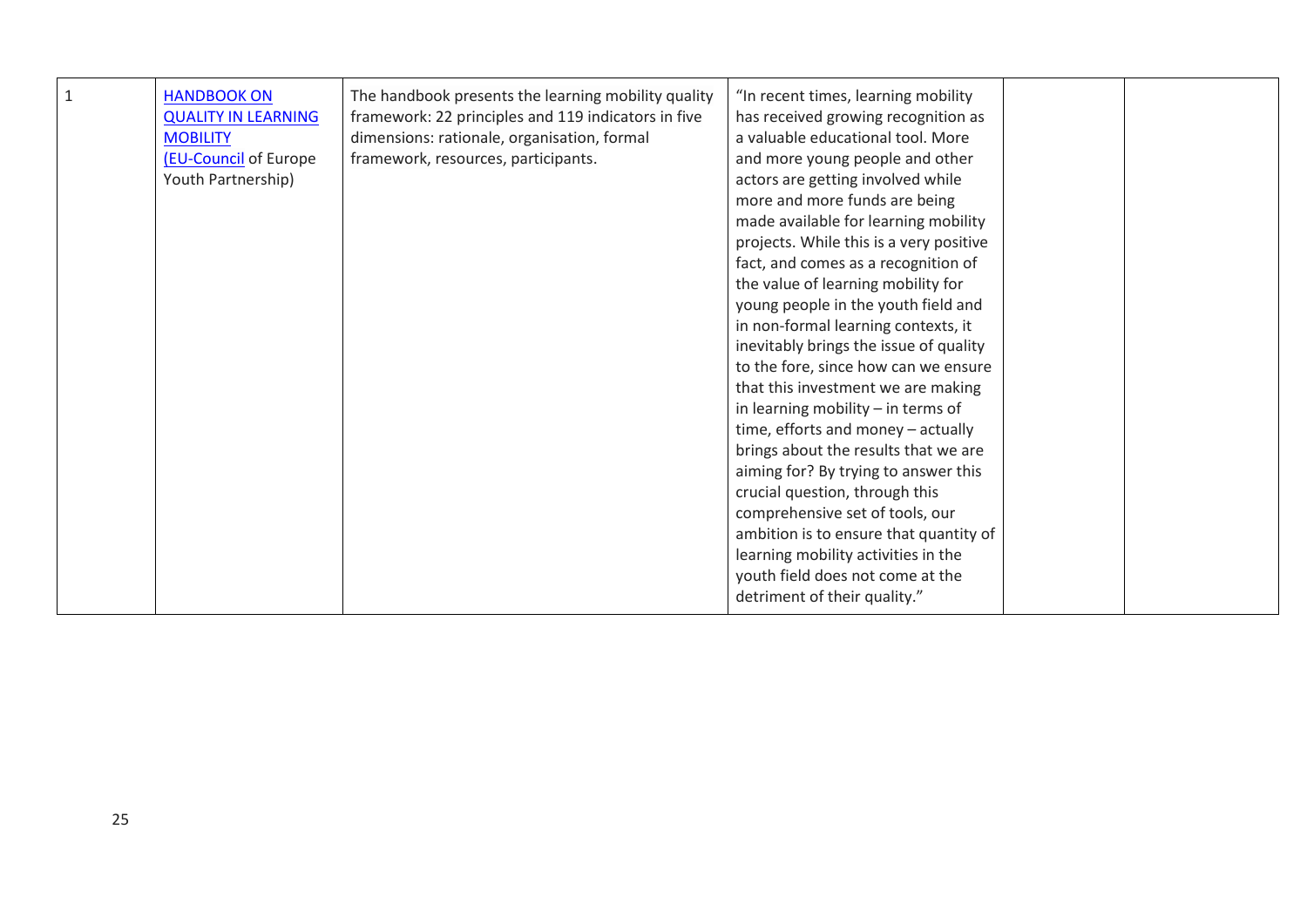| 3 | Conceptual background<br>paper<br>Quality in learning<br>mobility | "This background paper will therefore initially and in<br>a very general way examine notions of quality and<br>hold these up against the phenomenon of learning<br>mobility with a view to eliciting the questions that<br>can frame the discussion. Afterwards, it will try and<br>provide answers - or perhaps more humbly:<br>steppingstones to the answers - by drawing on<br>relevant policy and practice, as well as theory and<br>evidence."                                                                  | "This paper is designed as an input to<br>the discussion on quality in learning<br>mobility in the context of the<br><b>European Platform for Learning</b><br>Mobility (EPLM). It is accompanied<br>by a draft for a concrete quality<br>framework (quality criteria for<br>learning mobility in the field of<br>youth)."                                                 |  |
|---|-------------------------------------------------------------------|----------------------------------------------------------------------------------------------------------------------------------------------------------------------------------------------------------------------------------------------------------------------------------------------------------------------------------------------------------------------------------------------------------------------------------------------------------------------------------------------------------------------|---------------------------------------------------------------------------------------------------------------------------------------------------------------------------------------------------------------------------------------------------------------------------------------------------------------------------------------------------------------------------|--|
| 4 | <b>Towards an Erasmus</b><br><b>School Mobility Charter</b>       | Charter holders should meet certain criteria (i.e.<br>inclusion of newcomers and evidence of outreach,<br>quality of learning mobility, experience in the<br>development of internationalisation plans for<br>educational institutions, and experience in managing<br>grants), in order to submit simplified Key Action 1<br>applications with a consortium of partners (such as<br>schools, pupil exchange organisations, and public<br>authorities) which could vary over the years.                               | An Erasmus School Mobility Charter<br>could be a way for organisations<br>experienced in pupil and/or school<br>staff mobility to support and reach<br>out to schools struggling to use the<br>programme and access a simplified<br>procedure to apply for a number of<br>mobilities every year under Key<br>Action 1 for the whole duration of<br>the funding programme. |  |
| 3 | <b>The Quality Observatory</b><br>& Toolbox for Mobility          | "This publication offers an overview on various<br>initiatives and projects accomplished across Europe<br>to support quality in learning mobility. This<br>document is focusing on the Quality Observatory<br>and Toolbox for mobility, developed by the following<br>steps:<br>1. Collecting and analysing good practices<br>2. Defining a framework to map the good practices<br>3. Selecting the quality criteria to define quality in<br>mobility<br>4. Collecting the methods to realize quality in<br>mobility | "This publication represents a tool to<br>support and promote quality in<br>transnational learning mobility."                                                                                                                                                                                                                                                             |  |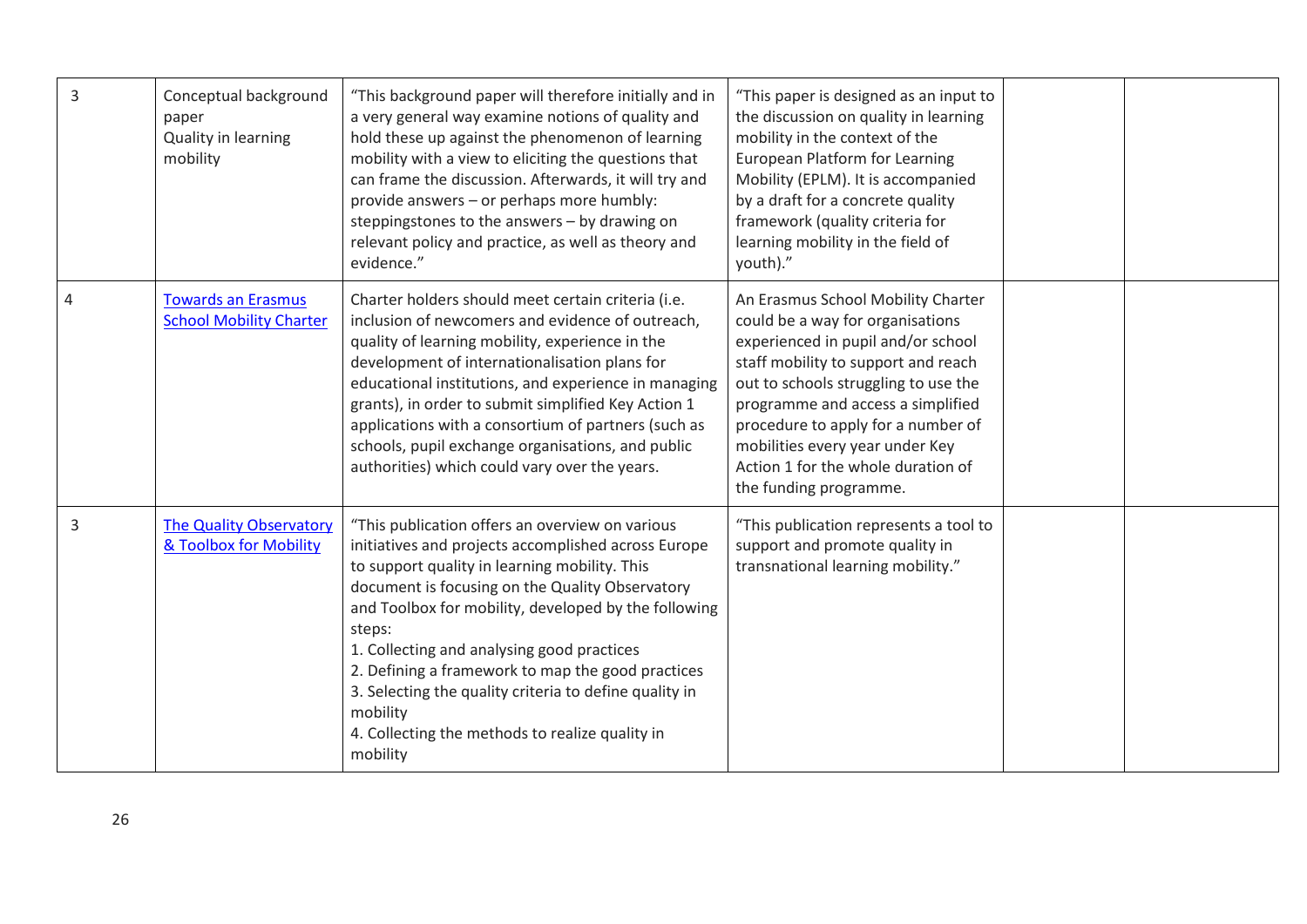|  | 5. Selecting the indicators and benchmarks to<br>measure quality in mobility. " |  |  |
|--|---------------------------------------------------------------------------------|--|--|
|  |                                                                                 |  |  |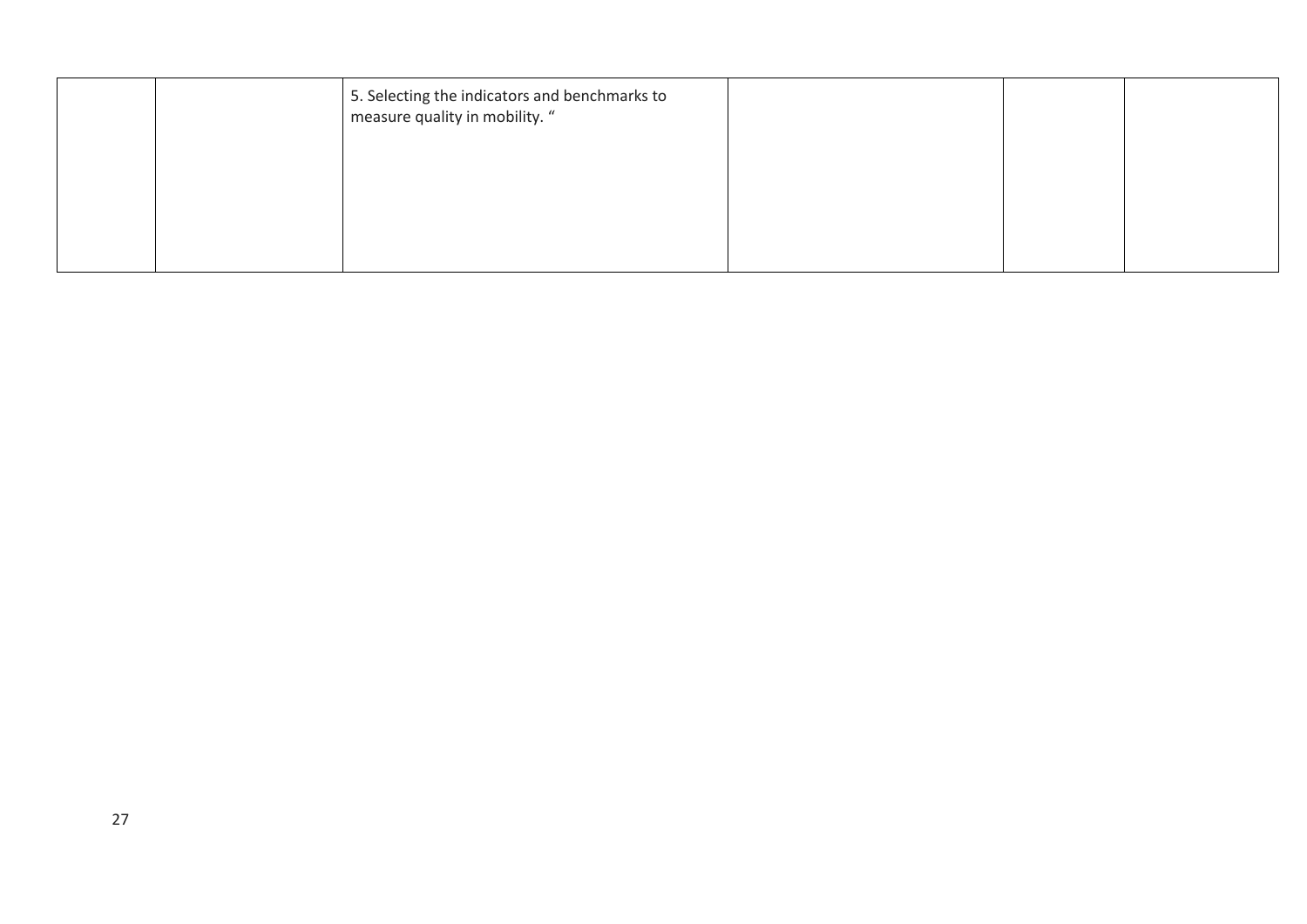### **Competencies**

<span id="page-28-0"></span>

| Type of<br>resource | <b>Name</b><br>(promoted/produced<br>by)                                                                                                                                            | Content<br>(description)                                                                                                                                                                                                                                                | <b>Purpose</b>                                                                                                                                                                                                                                                                                              | <b>Connection</b><br>to other<br>pillars | <b>Other observations</b>                                                                                                                                                                         |
|---------------------|-------------------------------------------------------------------------------------------------------------------------------------------------------------------------------------|-------------------------------------------------------------------------------------------------------------------------------------------------------------------------------------------------------------------------------------------------------------------------|-------------------------------------------------------------------------------------------------------------------------------------------------------------------------------------------------------------------------------------------------------------------------------------------------------------|------------------------------------------|---------------------------------------------------------------------------------------------------------------------------------------------------------------------------------------------------|
|                     | determinants<br><b>The</b><br>- of<br>international<br>student<br>mobility flows:<br>an empirical study on<br>the Erasmus programme                                                 | The report presents a brief history of EU<br>support to student mobility, an overview of<br>the trends in student mobility, a conceptual<br>framework to analyse mobility, the<br>determinants and impacts of students'<br>mobility.                                    | To give a short review of mobility determinants<br>(socio-economic background, language skills,<br>general motivations, etc.) and impacts (labour<br>market outcomes, language, personal and<br>cultural outcomes, identity).                                                                               | 4                                        | This report reviews<br>the existing<br>evidence on the<br>factors that<br>determine the<br>decision to study<br>abroad and the<br>impacts of that<br>decision, mainly at<br>the individual level. |
| 3                   | Does Student Mobility<br>During Higher Education<br>Pays? Evidence From 16<br><b>European Countries</b><br>https://publications.jrc.<br>ec.europa.eu/repository<br>/handle/JRC83872 | The study provides insight into distributions<br>of data in the mobility group and in the<br>control group; the study supports several<br>assumptions about the impact of mobility on<br>the learner's skills and competencies and on<br>learners' "European identity". | To investigate the impact of learning mobility<br>on language skills, intercultural skills,<br>professional skills and the impact on a sense of<br>"European identity".<br>The objective of this study is to analyse the<br>impact of mobility on the development of skills<br>and competences of learners. | 4                                        | The study is<br>focused on one<br>target group $-$<br>students. Only<br>language skills,<br>intercultural skills,<br>and professional<br>skills have been<br>analysed in the<br>report.           |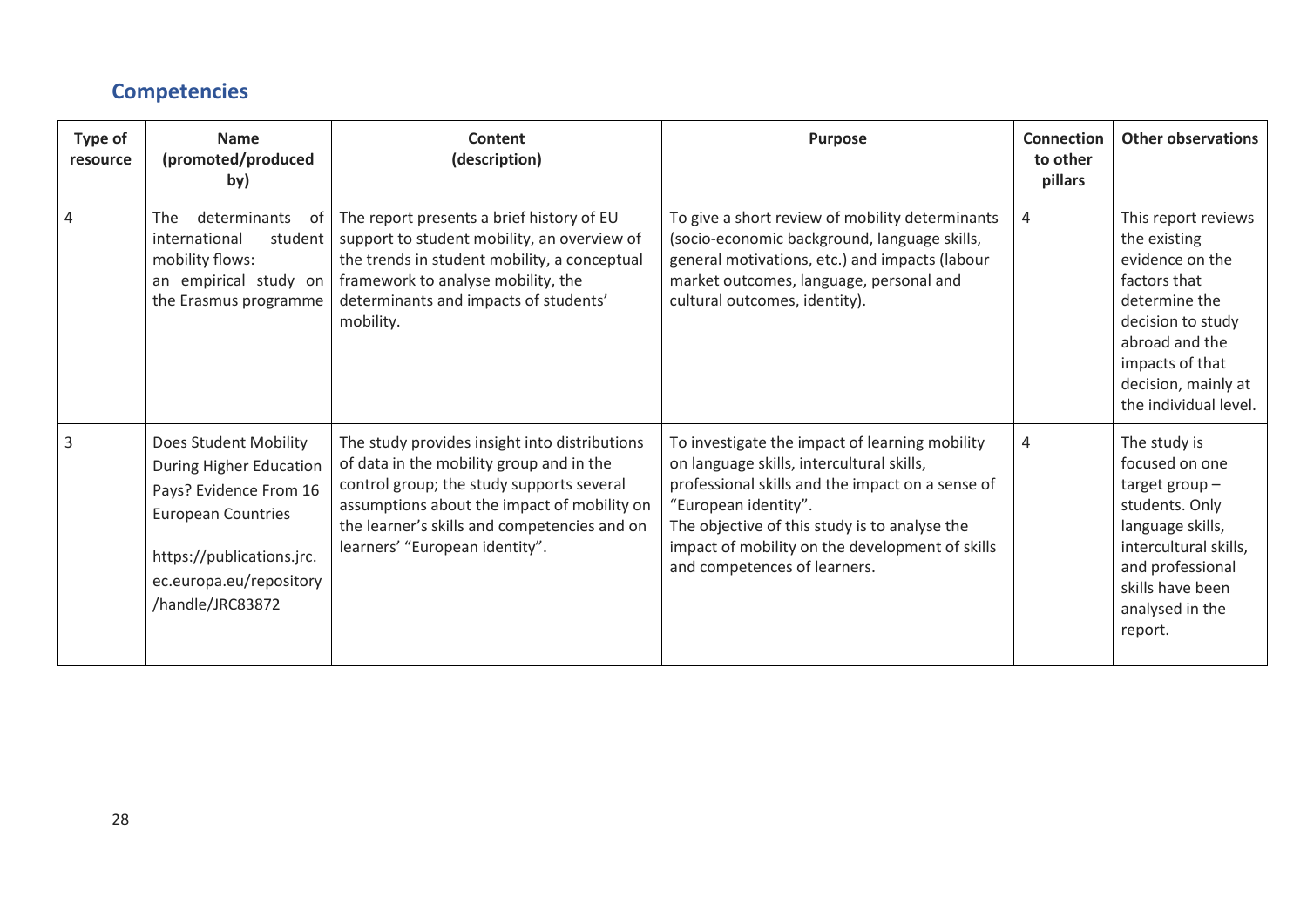| $\overline{3}$ | "Learning mobility,<br>social inclusion and non-<br>formal education.<br>Access, processes and<br>outcomes" (Maurice<br>Devlin (Editor-in-Chief),<br>Soren Kristensen, Ewa<br>Krzaklewska, Magda<br>Nico) | This book addresses the questions of how<br>learning mobility can be used as a tool for<br>inclusion, providing disadvantaged and<br>excluded people with opportunities and<br>assets, and how focusing on inclusion can<br>become a more intrinsic part of learning<br>mobility projects and initiatives.                                                                             | To provide an explanation of the main concepts<br>and issues in the light of current developments<br>in youth policy and practice in Europe.          |                | The book highlights<br>challenges relating<br>to learning mobility<br>and disadvantaged<br>young people.                                                                                                 |
|----------------|-----------------------------------------------------------------------------------------------------------------------------------------------------------------------------------------------------------|----------------------------------------------------------------------------------------------------------------------------------------------------------------------------------------------------------------------------------------------------------------------------------------------------------------------------------------------------------------------------------------|-------------------------------------------------------------------------------------------------------------------------------------------------------|----------------|----------------------------------------------------------------------------------------------------------------------------------------------------------------------------------------------------------|
| $\overline{3}$ | "The Impact of<br><b>International Student</b><br>Mobility in Romania",<br>(Anatolie Cosciug)                                                                                                             | The article emphasises possible<br>consequences and how return environments<br>may benefit from students' international<br>experience. Significant differences are<br>detected in terms of students' impact on the<br>education system and on the working<br>environment.                                                                                                              | To examine the impact of Romanian<br>international mobile students on the origin<br>communities.                                                      | $\overline{4}$ | Only the Romanian<br>case study of<br>learning mobility is<br>analysed.<br>Only language and<br>academic<br>knowledge are<br>taken as the main<br>conclusions.<br>Limited target<br>group<br>- students. |
| $\overline{3}$ | "The Erasmus impact<br>study" (European<br>Commission)                                                                                                                                                    | The study on the impact of the European<br>Union's Erasmus student exchange<br>programme shows that young people who<br>study or train abroad not only gain<br>knowledge in specific disciplines, but also<br>strengthen key transverse skills.<br>The study is based on a mixed-methods<br>approach to research, merging large-scale<br>quantitative surveys with qualitative surveys | To analyse the effects of mobility on the skills<br>and employability of students and the<br>internationalisation of higher education<br>institutions |                |                                                                                                                                                                                                          |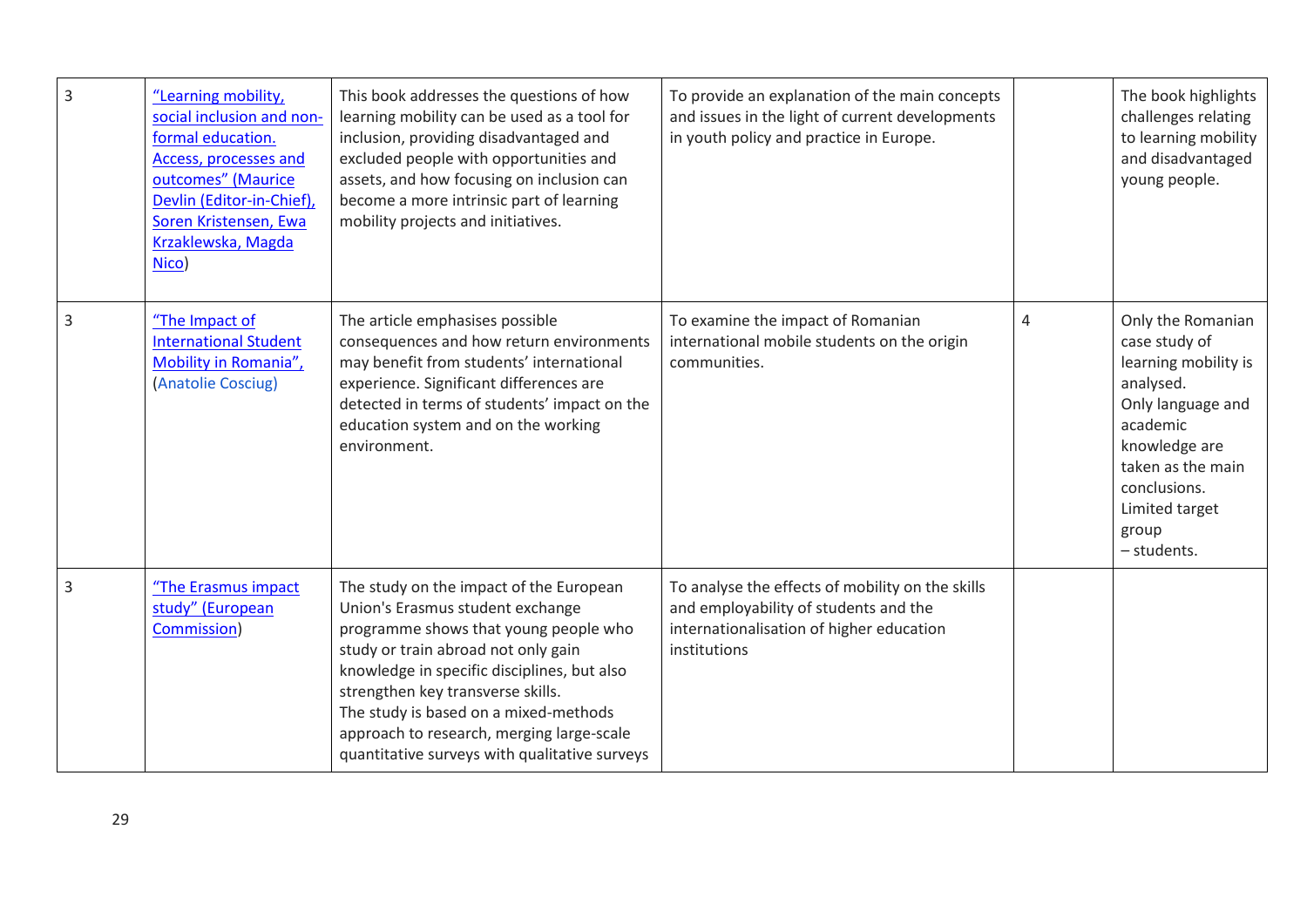|                                                                                                                                                                                   | of various target groups and control groups<br>of mobile and non-mobile individuals.<br>Empirical, perceptional and attitudinal items<br>were combined to explore the effects of<br>Erasmus mobility.                                        |                                                                               |  |
|-----------------------------------------------------------------------------------------------------------------------------------------------------------------------------------|----------------------------------------------------------------------------------------------------------------------------------------------------------------------------------------------------------------------------------------------|-------------------------------------------------------------------------------|--|
| "International youth<br>projects benefit most<br>those with fewer<br>opportunities" (SALTO-<br><b>YOUTH resource centre)</b>                                                      | The study contains comparisons of the<br>international mobility projects' impact on<br>the competencies, behaviour and values of<br>young people with fewer opportunities (as<br>well as 'well-off' young people with most<br>opportunities. | To measure the effects of mobility.                                           |  |
| "Exploring Erasmus+:<br>Youth in Action. Effects<br>and Outcomes of the<br>Erasmus+: Youth in<br><b>Action Programme"</b><br>(Doris Bammer, Helmut<br>Fennes, Andreas<br>Karsten) | This study presents a transnational analysis<br>of the results from surveys between October<br>2015 and April 2016, with project<br>participants and project leaders/team<br>members involved in Erasmus+ Youth in<br>Action projects.       | To analyse effects and outcomes of the<br>Erasmus+ Youth in Action programme. |  |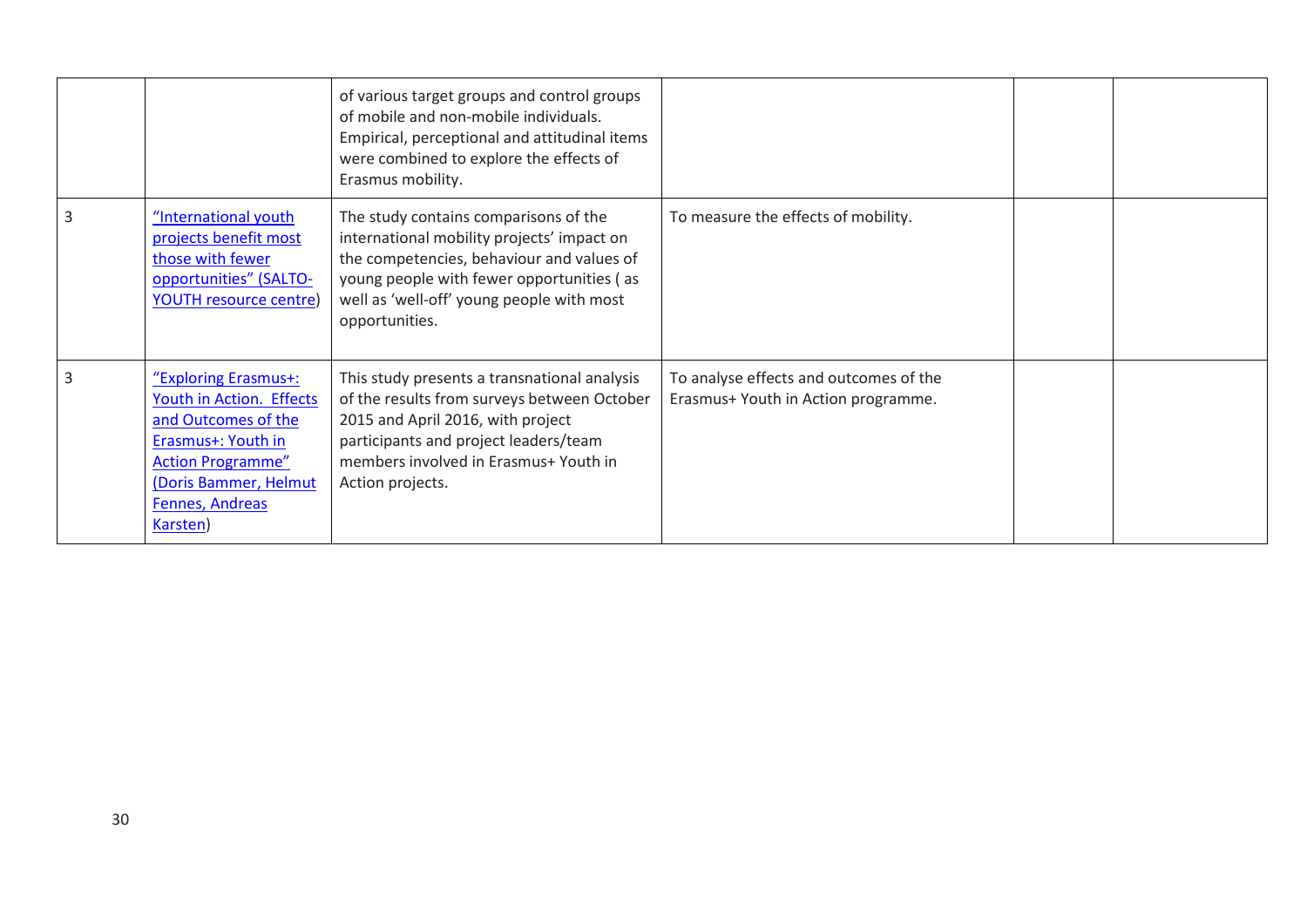## **Social impact**

<span id="page-31-0"></span>

| Type of<br>resource | <b>Name</b><br>(promoted/produced<br>by)                                                                                                                                                                                                                                                                                           | <b>Content (description)</b>                                                                                                                   | <b>Purpose</b>                                                                             | <b>Connection</b><br>to other<br>pillars | <b>Other</b><br>observations |
|---------------------|------------------------------------------------------------------------------------------------------------------------------------------------------------------------------------------------------------------------------------------------------------------------------------------------------------------------------------|------------------------------------------------------------------------------------------------------------------------------------------------|--------------------------------------------------------------------------------------------|------------------------------------------|------------------------------|
| $\mathsf{3}$        | Hechenberger, E.<br>(2019). The impact of<br>international volunteers<br>on education quality in<br>developing countries -<br>An assessment of<br>organisations' volunteer<br>recruitment and<br>management practices.<br>Iberoamerican Journal<br>of Development Studies<br>$8(2):142-170.$<br>DOI:<br>10.26754/ojsried/ijds.4216 | Research article on the impact of<br>international volunteering on social<br>development - specifically on education in<br>the host community. | Identifying social impact of volunteer activity<br>abroad.                                 | 3                                        |                              |
| 3                   | Roman, M.; Paraschiv,<br>D.M: The young<br>entrepreneurs of Europe<br>and the role of<br>international mobility in:<br>mfiteatru Economic,<br>21(Special No. 13), pp.<br>763-777.<br>DOI:<br>10.24818/EA/2019/S13/763                                                                                                              | Research article on the correlation of<br>mobility and entrepreneurial development.                                                            | Highlighting the impact of mobility on the<br>entrepreneurial skills.                      |                                          |                              |
| 3                   | Hansel, Bettona: AFS<br><b>Long Term</b><br><b>Impact Study</b>                                                                                                                                                                                                                                                                    | Report on the impact of the student mobility<br>programme AFS.                                                                                 | Highlights the importance of learning mobility<br>for future acceptance of diverse living. |                                          |                              |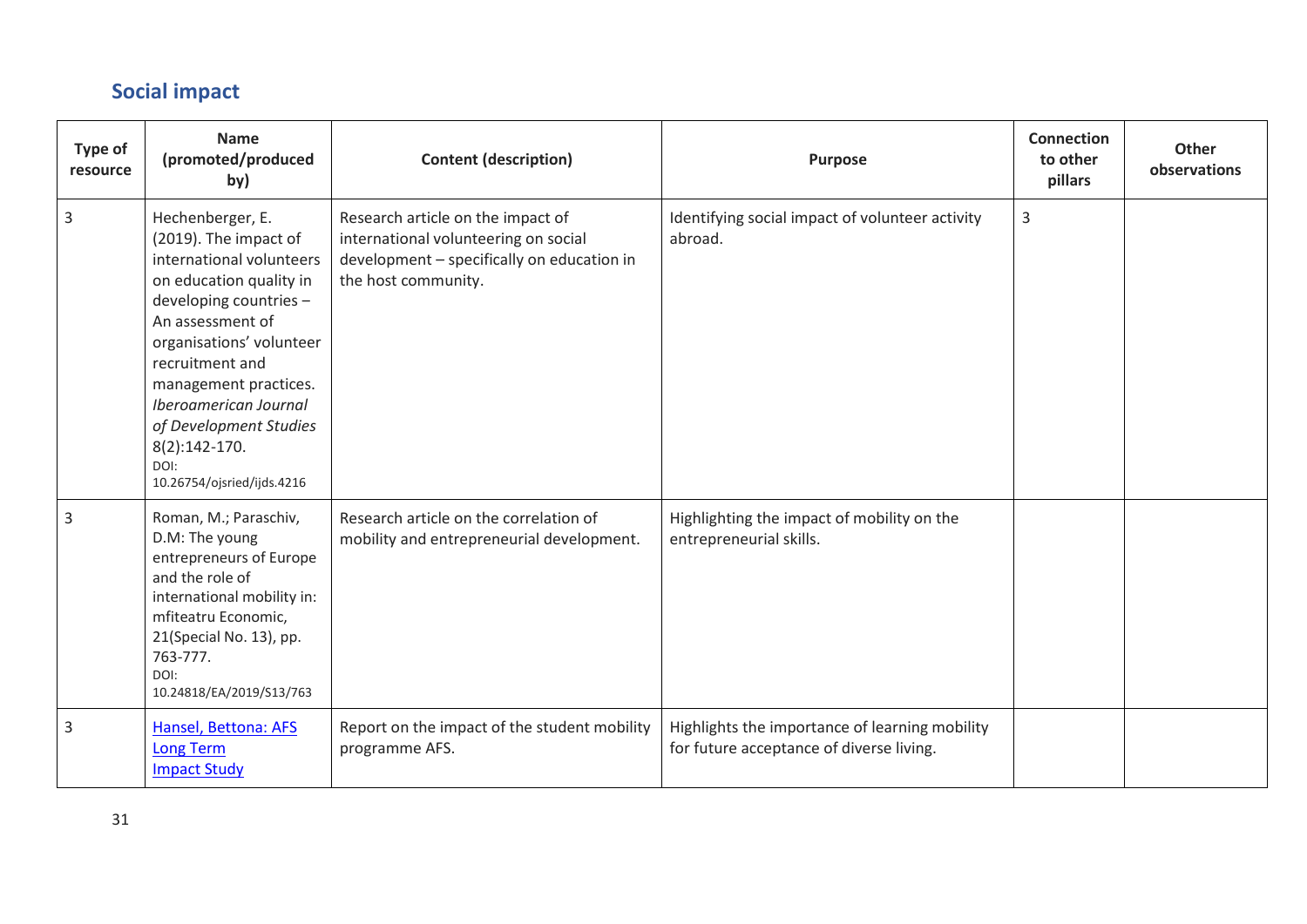| 3 | Paige et al: Study<br>Abroad For Global<br>Engagement: The Long-<br>Term Impact Of Mobility<br>Experiences                                                                                                                                                      | Research on the impact of studying abroad<br>on the individual level, shows strong effect<br>on social entrepreneurship.                                                          | Highlighting the positive impact on education,<br>career and social engagement of learning<br>mobility. |                |  |
|---|-----------------------------------------------------------------------------------------------------------------------------------------------------------------------------------------------------------------------------------------------------------------|-----------------------------------------------------------------------------------------------------------------------------------------------------------------------------------|---------------------------------------------------------------------------------------------------------|----------------|--|
| 3 | Hammer: Assessment of<br>the impact of the AFS<br>Study<br>Abroad<br>experience                                                                                                                                                                                 | Report highlights the positive impact of AFS<br>study abroad experiences on living together<br>in diverse societies.                                                              |                                                                                                         |                |  |
| 4 | Policy brief on youth<br>mobility with general EU<br>recommendations<br><b>MOVE</b><br>project<br><b>Mobility</b><br><b>Mapping</b><br>Pathways,<br>Institutions<br>and Structural Effects of<br>Youth Mobility.                                                | Proposes<br>changes<br>EU<br>mobility<br>in<br>programmes to enhance social inclusion.                                                                                            | Highlighting impact of mobility programmes on<br>social inequity.                                       | $\overline{3}$ |  |
| 4 | European policy brief 1<br><b>MOVE</b><br>project<br><b>Mobility</b><br><b>Mapping</b><br>Pathways,<br>Institutions<br>and Structural Effects of<br>Youth<br>Mobility.<br>http://move-<br>project.eu/fileadmin/m<br>ove/downloads/MOVE<br>Policy_Brief_I_EN.pdf | Policy brief developed from data from EU<br>mobility<br>programmes<br>pointing to the<br>distribution<br>unequal<br>between centre-<br>receiving and periphery-sending countries. | Highlighting the positive effect of volunteer<br>mobility on altruistic attitudes.                      | $\overline{3}$ |  |
| 4 | European Policy brief 2<br><b>MOVE</b><br>project<br><b>Mobility</b><br><b>Mapping</b>                                                                                                                                                                          | Policy brief developed in the MOVE project,<br>analysing existing EU mobility programmes<br>data and in-depth interviews.                                                         | development of EU<br>mobility<br>Proposing<br>programmes to reach new groups (social<br>inclusion).     | $\overline{3}$ |  |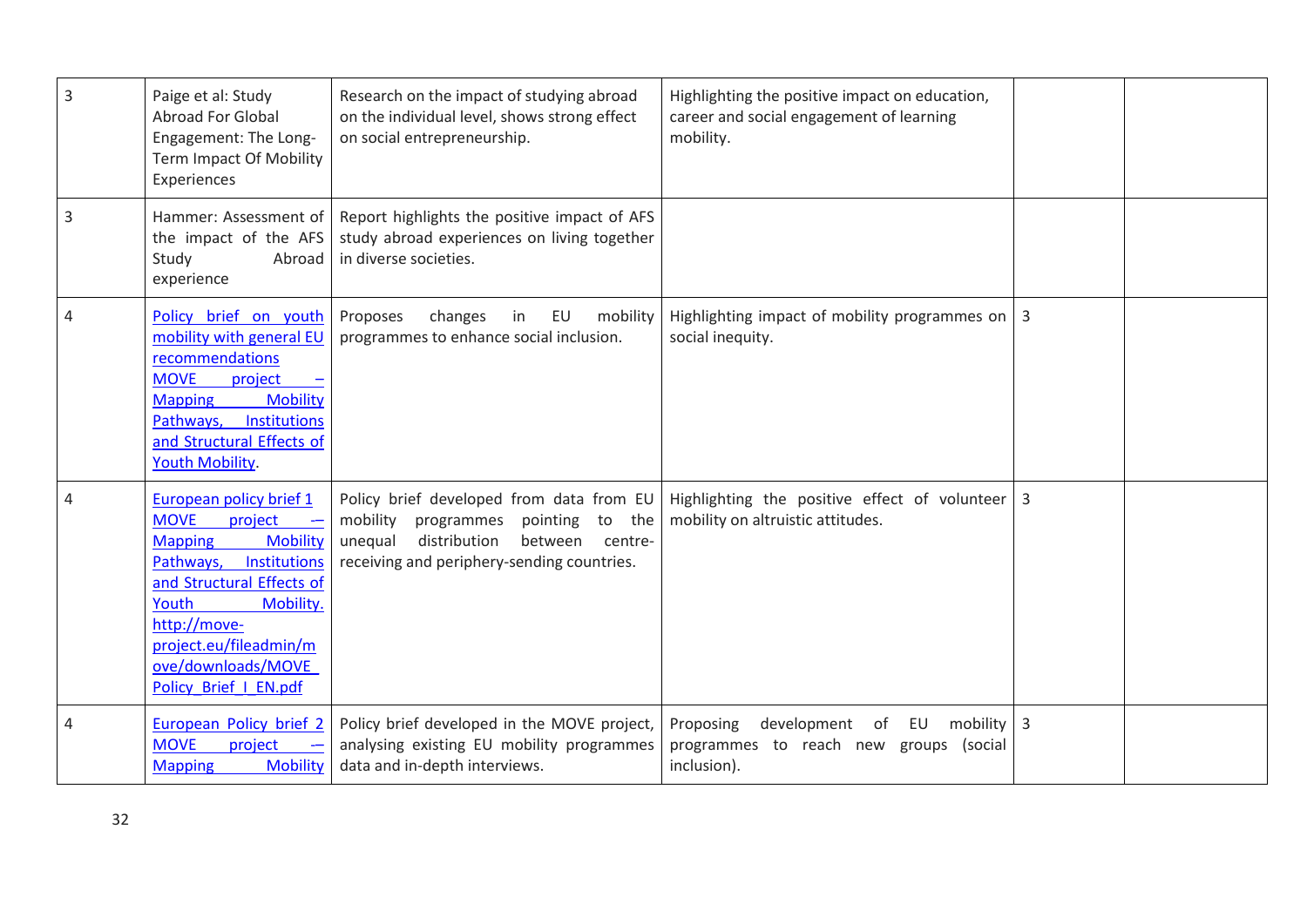|              | <b>Institutions</b><br>Pathways,<br>and Structural Effects of<br>Youth. Mobility.                  |                                                                                                                                                                         |                                                                                                                     |                |  |
|--------------|----------------------------------------------------------------------------------------------------|-------------------------------------------------------------------------------------------------------------------------------------------------------------------------|---------------------------------------------------------------------------------------------------------------------|----------------|--|
| 1, 5         | inFocus: 7<br>steps to<br>effective<br>impact<br>measurement                                       | Overview on planning and methods to<br>measure social impact.                                                                                                           | Description of social impact, description of<br>methods.                                                            | $\overline{4}$ |  |
| 5            | ImpactInFocus tools and<br>resources                                                               | Collection of tools and<br>resources<br>in<br>connection to social impact assessment.                                                                                   | Searchable online data base of methods for<br>delivery agencies, funders, policy makers.                            |                |  |
| 1, 5         | NGO impact toolbox,                                                                                | Guideline on how to assess impact of Toolbox.<br>projects.                                                                                                              |                                                                                                                     |                |  |
| $\mathbf{1}$ | <b>Workshop</b><br><b>on</b><br>low/medium<br>season<br>tourism for seniors and<br>youth in Europe | Materials on the economic and social impact<br>of tourism (e.g. youth hostels).                                                                                         | Highlights the influence of low/medium season<br>mobility on employment.                                            |                |  |
| 1, 2         | <b>ESF</b><br>Germany:<br>Integration<br>through<br>exchange<br><b>ESF TLN</b>                     | Information on an ESF programme in<br>Germany focusing on the integration in the<br>labour market for disadvantaged youth.<br>ESF TLN offers this in various countries. | Transnational<br>exchange<br>programme<br>to<br>empower disadvantaged youth.                                        |                |  |
| 2, 5         | Impact of Work camps,                                                                              | Explains the impact of work camps for<br>volunteers and for the community.                                                                                              | Interesting result maps, a good form of<br>presenting the impact of mobility.                                       |                |  |
| 3, 4         | Intermundo:<br>Impact<br>Compendium on Youth<br><b>Exchange</b>                                    | The report is based on a literature review,<br>highlighting the effects of intercultural<br>exchange (including mobility).                                              | It shows the social impact of exchange (learning<br>mobility)<br>intercultural<br>on<br>competences,<br>employment. |                |  |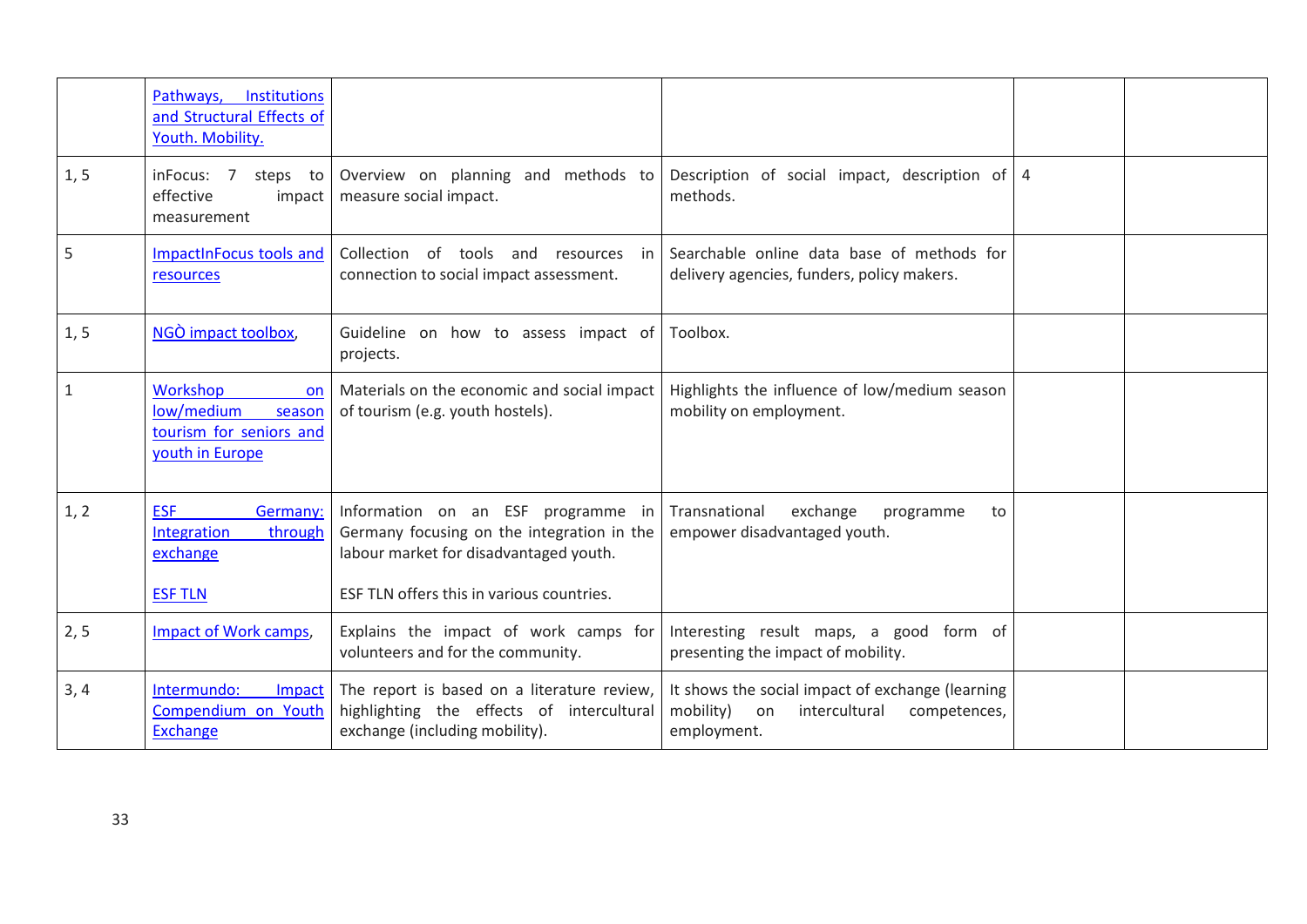# **Youth policy**

<span id="page-34-0"></span>

| <b>Type of</b><br>resource | <b>Name</b><br>(promoted/produced by)                                                                                                                                  | <b>Content (description)</b>                                      | <b>Purpose</b>                                                                                                                                | <b>Connection to</b><br>other pillars | <b>Other</b><br>observations |
|----------------------------|------------------------------------------------------------------------------------------------------------------------------------------------------------------------|-------------------------------------------------------------------|-----------------------------------------------------------------------------------------------------------------------------------------------|---------------------------------------|------------------------------|
| 4                          | <b>COUNCIL</b><br><b>RECOMMENDATION</b><br>of 20 November 2008<br>on the mobility of young<br>volunteers across the<br><b>European Union</b>                           | EU political support of youth mobility for<br>volunteering.       | Recommendation to the EU member states<br>to foster and promote mobility.                                                                     |                                       |                              |
| 4                          | <b>European Quality Charter</b><br>on Mobility                                                                                                                         | The recommendations highlight the effect of<br>learning mobility. | Offers a quality framework in the field of<br>learning mobility.                                                                              | 4                                     |                              |
|                            | <b>The European Union</b><br>Youth Strategy 2019-<br>2027                                                                                                              | New EU youth strategy.                                            | Mobility plays an important role in the area<br>"connect". Learning mobility, specifically<br>also plays a key role in the area<br>"empower". |                                       |                              |
| 4                          | <b>EU Programme: Youth on</b><br>the MOVE                                                                                                                              | Outline of the Europe 2020 programme.                             | Overview of EU mobility programmes.                                                                                                           | 3                                     |                              |
|                            | <b>European Commission:</b><br>Evaluation of the EU<br>Youth Strategy and the<br><b>Council Recommendation</b><br>on the mobility of young<br>volunteers across the EU |                                                                   | Highlights the ex ante impact assessment<br>and actual impact of mobility on social<br>impact of mobility of volunteers.                      |                                       |                              |
| 5                          | Erasmus+                                                                                                                                                               | Description of the Erasmus+ mobility<br>programmes                |                                                                                                                                               |                                       |                              |